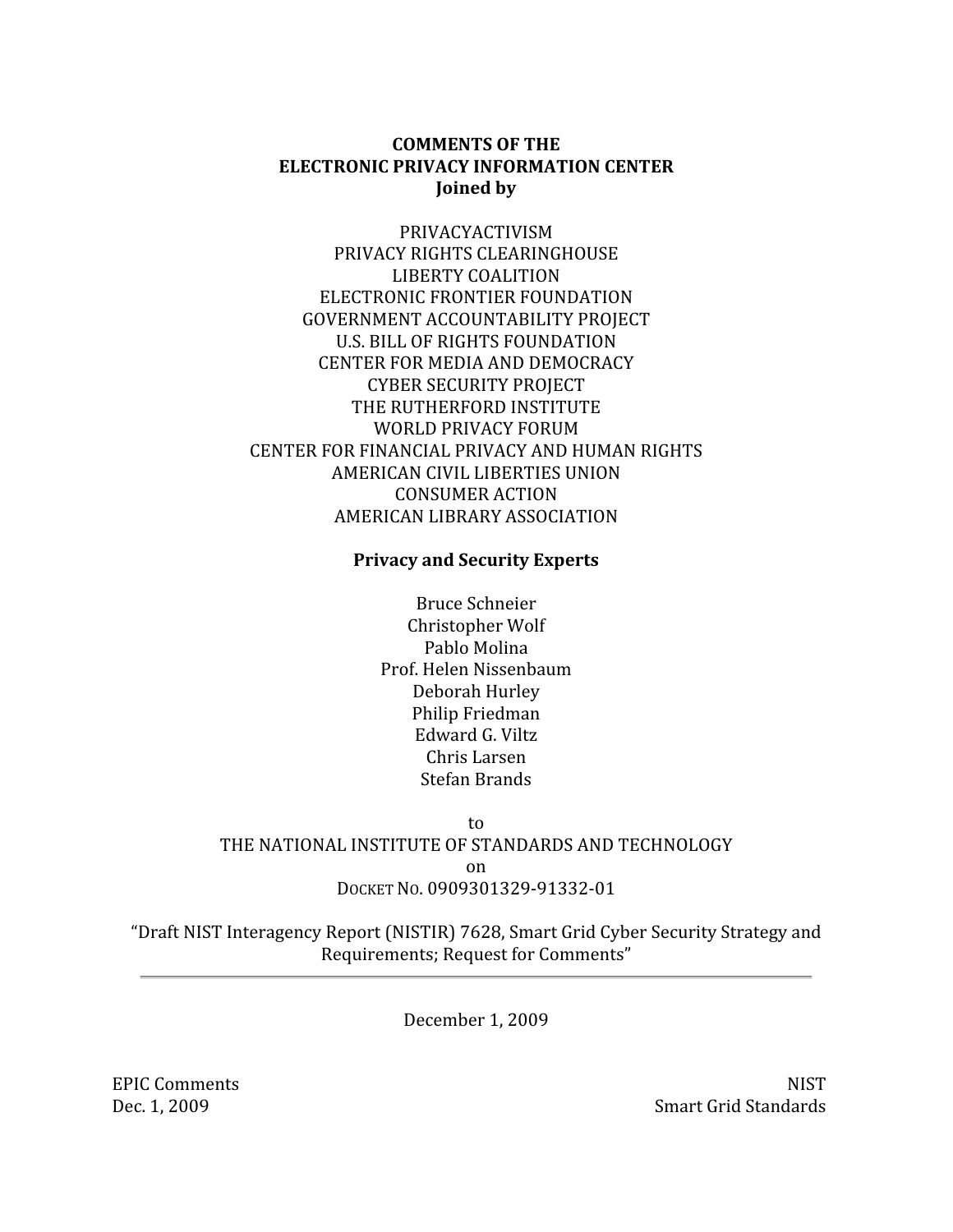# TABLE OF CONTENTS

| II.            |                                                                    |  |
|----------------|--------------------------------------------------------------------|--|
| a.             |                                                                    |  |
| b.             |                                                                    |  |
| $\mathbf{c}$ . |                                                                    |  |
|                | i.                                                                 |  |
|                | ji.                                                                |  |
|                | iii.                                                               |  |
|                | iv.                                                                |  |
|                | $V_{\cdot}$                                                        |  |
| HI.            | EPIC Recommendations on How to Make the Smart Grid Privacy Smart26 |  |
| a.             |                                                                    |  |
| b.             |                                                                    |  |
| C.             |                                                                    |  |
| d.             |                                                                    |  |
| e.             |                                                                    |  |
| f.             |                                                                    |  |
| g.             |                                                                    |  |
| IV.            |                                                                    |  |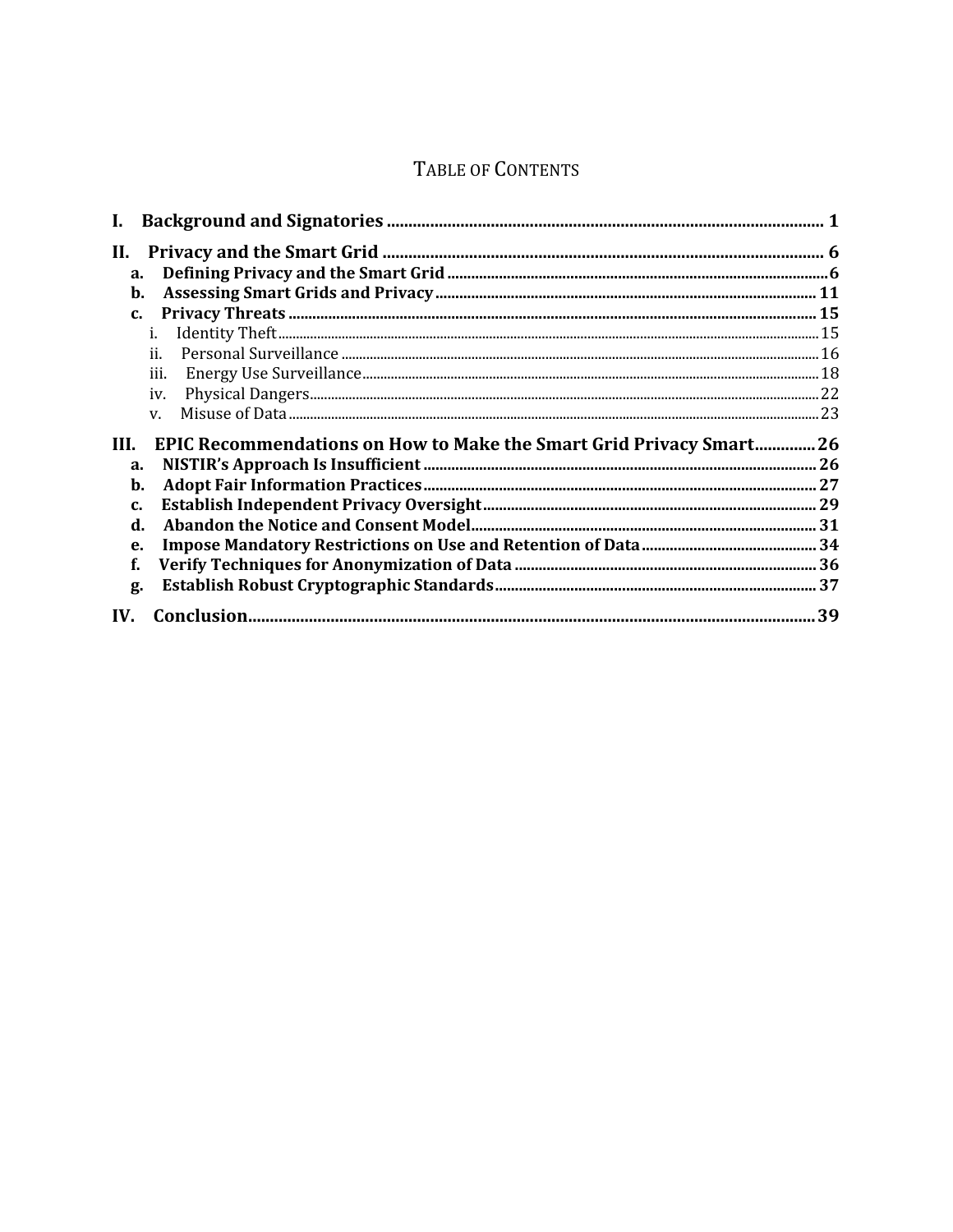#### $\mathbf{I}$ . **BACKGROUND AND SIGNATORIES**

By notice published in the Federal Register on October 9, 2009, the National Institute of Standards and Technology (NIST) announced<sup>1</sup> it seeks public comment on the Smart Grid Cyber Security Strategy and Requirements document.<sup>2</sup>

The Electronic Privacy Information Center (EPIC) is a public interest research center in Washington, DC. EPIC was established in 1994 to focus public attention on emerging civil liberties issues and to protect privacy, the First Amendment and constitutional values. EPIC has a long-standing interest in privacy and technology issues.<sup>3</sup> EPIC has a specialized area of expertise regarding digital communication technologies and privacy policy.<sup>4</sup> EPIC has a particular interest in the privacy implications of the Smart Grid standards, as we anticipate that this change in the energy infrastructure will have significant privacy implications for American consumers.<sup>5</sup> In other similar areas, EPIC has consistently urged federal agencies to minimize the collection of personally identifiable information (PII) and to establish privacy obligations when PII is gathered. http://epic.org/

Privacy Activism is a nonprofit organization whose goal is to enable people to make well-informed decisions about the importance of privacy on both a personal and societal level. A key goal of ours is to inform the public about the importance of privacy rights and

<sup>&</sup>lt;sup>1</sup> Smart Grid Cvber Security Strategy and Requirements, 74 Fed. Reg. 52,183-84 (October 9,  $2009$ ).

<sup>&</sup>lt;sup>2</sup> National Institute for Standards and Technology, Smart Grid Cyber Security Strategy and Requirements 5 (2009) [hereinafter Cyber Security Strategy].

 $3$  EPIC, Electronic Privacy Information Center, http://www.epic.org (last visited Dec. 1, 2009). <sup>4</sup> EPIC, Privacy, http://www.epic.org/privacy/default.html (last visited Dec. 1, 2009).

 $5$  EPIC, The Smart Grid and Privacy, http://epic.org/privacy/smartgrid/smartgrid.html (last visited Dec. 1, 2009).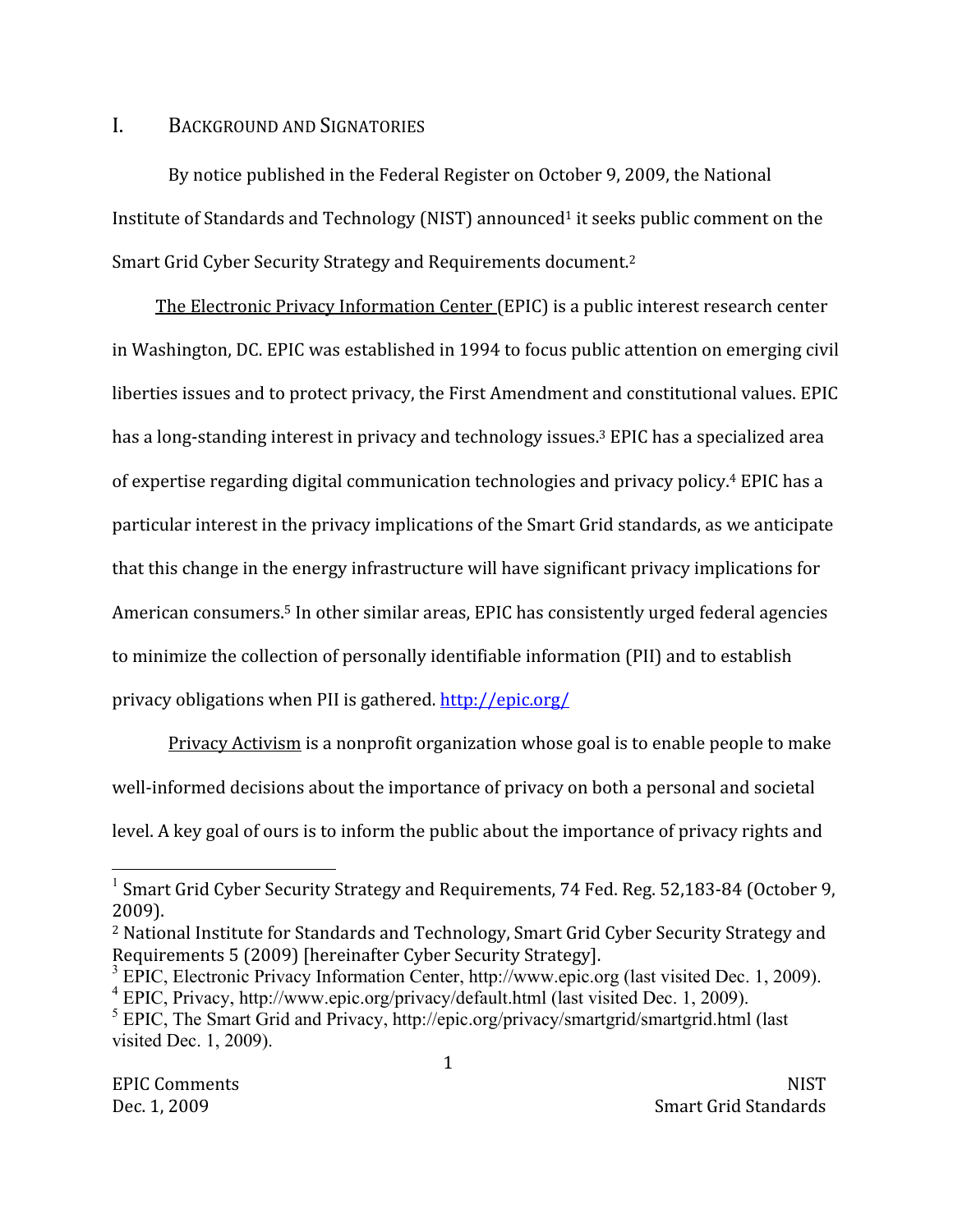the short- and long-term consequences of losing them – either inadvertently, or by explicitly trading them away for perceived or ill-understood notions of security and convenience. http://www.privacyactivism.org.

Privacy Rights Clearinghouse (PRC) is a nonprofit consumer organization with a twopart mission -- consumer information and consumer advocacy. It was established in 1992 and is based in San Diego, California. It is primarily grant-supported and serves individuals nationwide.http://www.privacyrights.org/

The Electronic Frontier Foundation (EFF) is a non-profit, member-supported civil liberties organization based in San Francisco, California, that works to protect rights in the digital world. Because Smart Grid technology can gather detailed information about individual and family activities at home, privacy is a crucial concern; law enforcement today uses utility records, and the expected increase in amount and detail of information available through utilities with the Smart Grid will fuel demand for data about home activities that should only be available to government with a warrant. Privacy of the home can only be adequately protected in the Smart Grid if it is analyzed together with Smart Grid policy and architecture. Clear standards are needed as to what information (and how much and how detailed) is transmitted or available to utilities. System architecture (e.g. centralization vs. decentralization, network nodal structure) may permit significant minimization of data and detail; if homes and neighborhoods have significant computing capacity in local devices and networks, much monitoring, calculation and analysis of energy

**EPIC Comments** Dec. 1, 2009

**NIST Smart Grid Standards** 

 $\overline{2}$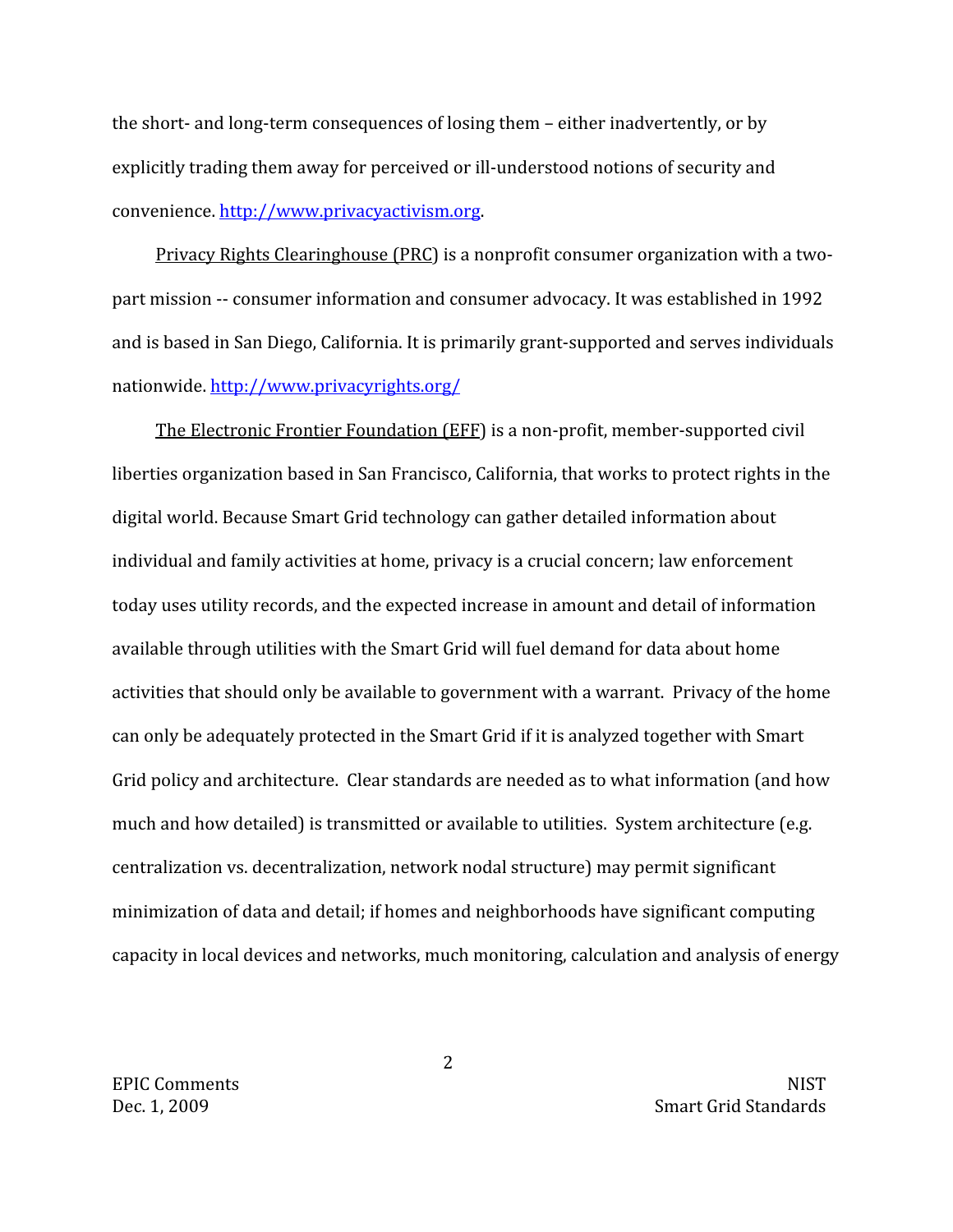usage can be done locally, obviating utility data collection in the first place.

# http://www.eff.org/

The Liberty Coalition works to help organize, support and coordinate trans-partisan public policy activities related to civil liberties and basic rights. We work in conjunction with groups of partner organizations that are interested in preserving the Bill of Rights, personal autonomy and individual privacy. http://www.libertycoalition.net/

The U.S. Bill of Rights Foundation is a non-partisan public interest law policy development and advocacy organization seeking remedies at law and public policy improvements on targeted issues that contravene the Bill of Rights and related Constitutional law. The Foundation implements strategies to combat violations of individual rights and civil liberties through Congressional and legal liaisons, coalition building, mission development, project planning & preparation, tactical integration with other supporting entities and the filings of amicus curiae briefs in litigated matters.

# http://usbor.netboots.net/

The Cyber Privacy Project (CPP) addresses concerns and issues about privacy raised in today's networked world. In upholding the belief that privacy is essential to democratic government, the Cyber Privacy Project anchors its approach in realizing the beneficial potential of the Constitution, laws and policies of the United States. CPP calls for implementation of privacy protections based on First Amendment rights of privacy and anonymity, Fourth Amendment rights against unreasonable searches and seizures, the

**EPIC Comments** Dec. 1, 2009

**NIST Smart Grid Standards** 

3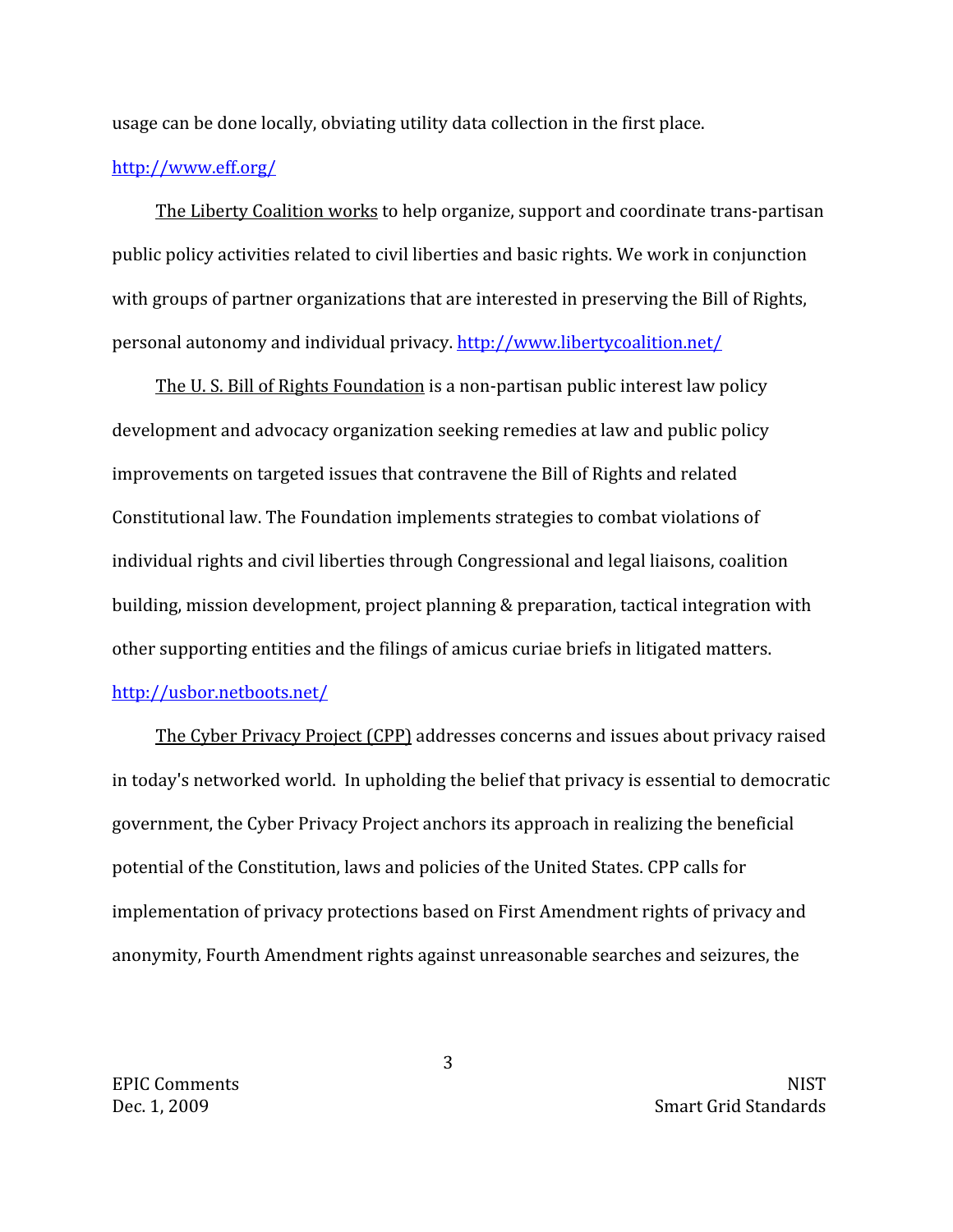Fifth and Fourteenth Amendment rights to due process and protection of liberty, and Ninth Amendment implied rights to privacy. http://www.cyberprivacyproject.org/

The Rutherford Institute, a nonprofit legal and educational civil liberties organization, provides legal assistance at no charge to individuals whose constitutional rights have been threatened or been violated. The Institute has emerged as one of the nation's leading advocates of civil liberties and human rights, litigating in the courts and educating the public on a wide spectrum of issues affecting individual freedom in the United States and around the world, http://www.rutherford.org/

The World Privacy Forum is a nonprofit, non-partisan 501 (C) (3) public interest research group. The organization is focused on conducting in-depth research, analysis and consumer education in the area of privacy. It is the only privacy-focused public interest research group conducting independent, longitudinal work. The World Privacy Forum has had notable successes with its research, which has been groundbreaking and consistently ahead of trends. World Privacy Forum reports have documented important new areas, including medical identity theft. Areas of focus for the World Privacy Forum include health care, technology and the financial sector. The Forum was founded in 2003 and works both nationally and internationally. http://www.worldprivacyforum.org/

The Center for Financial Privacy and Human Rights was founded in 2005 to defend privacy, civil liberties and market economics and is part of the Liberty and Privacy Network, a Washington, DC-based 501(c)(3) organization. http://financialprivacy.org/

**EPIC Comments** Dec. 1, 2009

**NIST Smart Grid Standards** 

 $\overline{4}$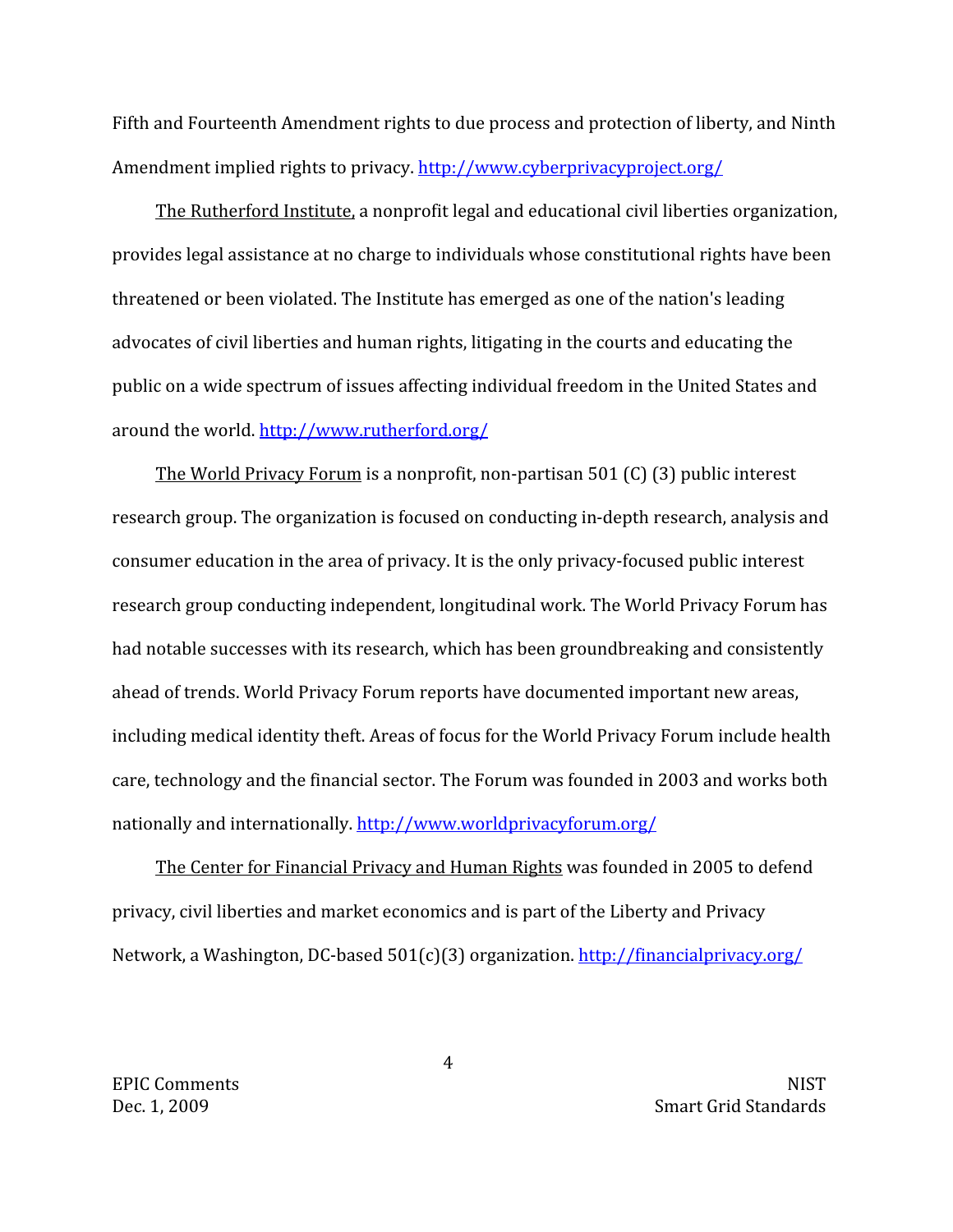Consumer Action is a non-profit, membership-based organization that was founded in San Francisco in 1971. During its more than three decades, Consumer Action has continued to serve consumers nationwide by advancing consumer rights, referring consumers to complaint-handling agencies through our free hotline, publishing educational materials in Chinese, English, Korean, Spanish, Vietnamese and other languages, advocating for consumers in the media and before lawmakers, and comparing prices on credit cards, bank accounts and long distance services. http://www.consumer-action.org/

The American Civil Liberties Union (ACLU) is our nation's guardian of liberty, working daily in courts, legislatures and communities to defend and preserve the individual rights and liberties that the Constitution and laws of the United States guarantee everyone in this country.

The ACLU also works to extend rights to segments of our population that have traditionally been denied their rights, including people of color; women; lesbians, gay men, bisexuals and transgender people; prisoners; and people with disabilities.

# http://www.aclu.org/

The American Library Association (ALA) strives to provide leadership for the development, promotion, and improvement of library and information services and the profession of librarianship in order to enhance learning and ensure access to information for all. In 1998 the ALA Council voted commitment to five Key Action Areas as guiding principles for directing the Association's energies and resources: Diversity, Equity of

**EPIC Comments** Dec. 1, 2009

**NIST Smart Grid Standards** 

5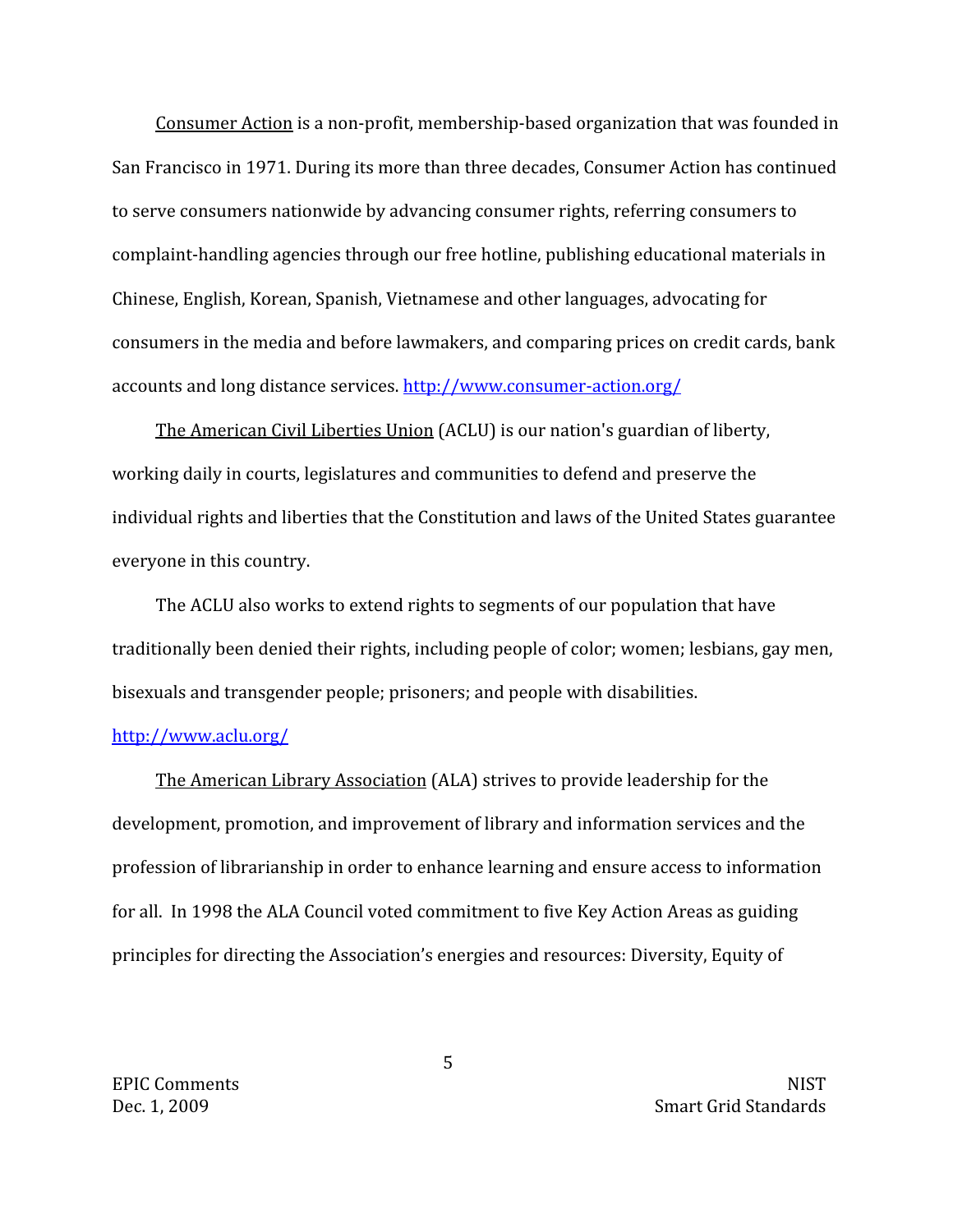Access, Education and Continuous Learning, Intellectual Freedom and 21st Century Literacy. http://www.alawash.org/

PRIVACY AND THE SMART GRID  $II.$ 

#### DEFINING PRIVACY AND THE SMART GRID  $\overline{a}$ .

Privacy is one of the most fundamental and basic of human rights. Without it, many other rights, such as the freedoms of speech, assembly, religion and the sanctity of the home, would be jeopardized. Although most countries around the world include explicit protection of a right to privacy in their constitutions, it remains one of the more difficult terms to define.

The focus for protecting privacy of information stored on computers or exchanged on computing networks is whether data is or is not personally identifiable information (PII). This is information that can locate or identify a person, or can be used in conjunction with other information to uniquely identify an individual. Historically, PII would include name, social security number, address, phone number, or date of birth. In the Internet Age the list of PII has grown to include e-mail addresses, IP addresses, social networking pages, search engine requests, log records and passwords.

If information is PII, our legal system has long recognized and protected the right of personal privacy in that information. The drafters of the Constitution "conferred, as against the Government, the right to be let alone—the most comprehensive of rights and the right most valued by civilized man. To protect that right, every unjustifiable intrusion by the Government upon the privacy of the individual, whatever the means employed, must be

**EPIC Comments** Dec. 1, 2009

6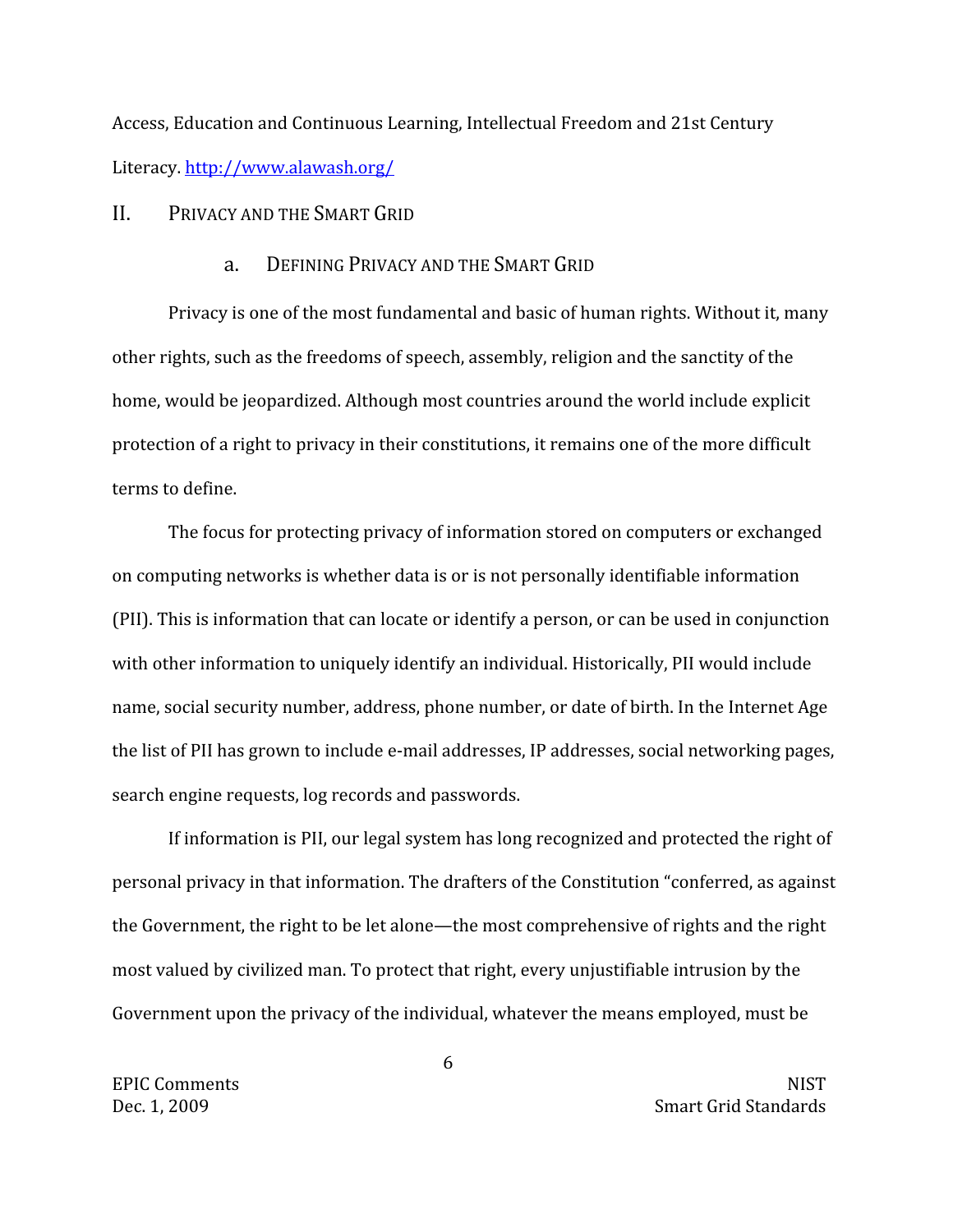deemed a violation" of constitutional principles.<sup>6</sup> As the Supreme Court noted, the constitutional right of privacy protects two distinct interests: "one is the individual interest in avoiding disclosure of personal matters, and another is the interest in independence in making certain kinds of important decisions."<sup>7</sup> Moreover, public opinion polls consistently find strong support among Americans for privacy rights in law to protect their personal information from government and commercial entities.<sup>8</sup>

More recently, the Supreme Court in Kyllo v. United States<sup>9</sup> addressed the privacy implications of the monitoring of electrical use in the home. After reviewing precedent, the Court found that a search warrant must be obtained before the government may use new technology to monitor the use of devices that generate heat in the home:

[I] n the case of the search of the interior of homes-the prototypical and hence most commonly litigated area of protected privacy-there is a ready criterion, with roots deep in the common law, of the minimal expectation of privacy that exists, and that is acknowledged to be reasonable. To withdraw protection of this minimum expectation would be to permit police technology to erode the privacy guaranteed by the Fourth Amendment.<sup>10</sup>

The Court found that even the most minute details of a home are intimate: "[i]n the

home, our cases show, all details are intimate details, because the entire area is held safe

from prying government eyes."<sup>11</sup> Thus, the Court held that the police could not use thermal

imaging equipment, which was not in general public use, "to explore details of the home

 $^6$  Olmstead v. United States, 277 U.S. 438, 478 (1928) (Brandeis, J., dissenting).

<sup>&</sup>lt;sup>7</sup> Whalen v. Roe, 429 U.S. 589, 599-600 (1977).

 $8$  See generally EPIC, Public Opinion on Privacy, http://epic.org/privacy/survey (last visited Dec.  $1, 2009$ ).

 $\frac{9}{9}$  533 U.S. 27 (2001).

 $10$  *Id.* at 34.

 $^{11}$  *Id* at 37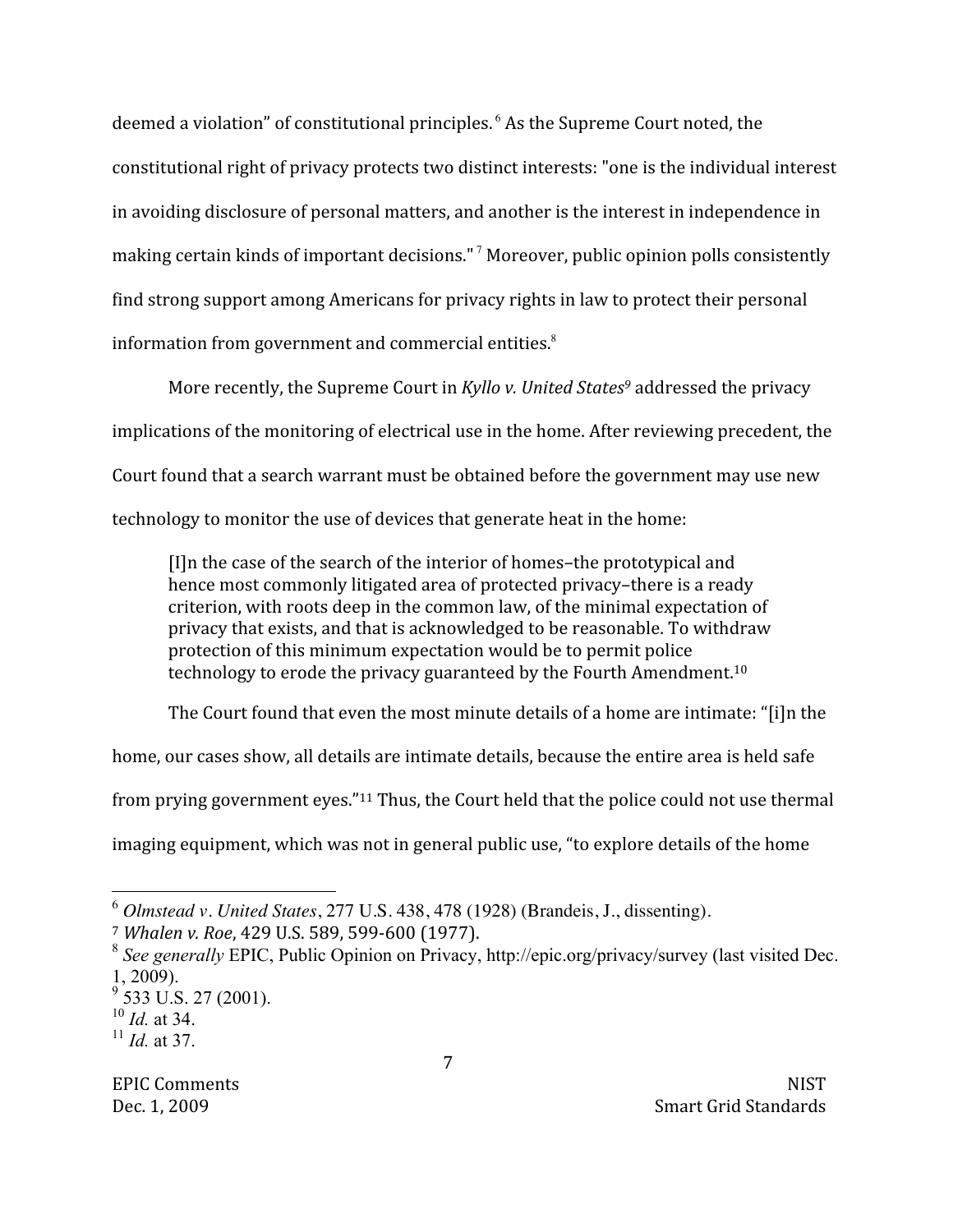that would previously have been unknowable without physical intrusion," without first obtaining a search warrant.<sup>12</sup>

The well-established interest in privacy of power consumption in the home begins the discussion. More broadly, "fair information practices," which set out the essential framework for the collection and use of personal information for any service provision, have been recognized in our legal system for years, beginning with the magisterial report of the U.S. Dep't. of Health, Education and Welfare (HEW) entitled Records, Computers, and the Rights of Citizens.<sup>13</sup> In that publication, the HEW Advisory Committee on Automated Personal Data Systems set out a Code of Fair Information Practices (FIPs), based on five principles:

(1) There must be no personal data record-keeping systems whose very existence is secret. (2) There must be a way for a person to find out what information about the person is in a record and how it is used. (3) There must be a way for a person to prevent information about the person that was obtained for one purpose from being used or made available for other purposes without the person's consent. (4) There must be a way for a person to correct or amend a record of identifiable information about the person. (5) Any organization creating, maintaining, using, or disseminating records of identifiable personal data must assure the reliability of the data for their intended use and must take precautions to prevent misuses of the data. 14

The HEW Report also recommended enforcement mechanisms to ensure adherence

to the principles:

(1) The Code should define 'fair information practice' as adherence to specified safeguard requirements; (2) The Code should prohibit violation of

**EPIC Comments** Dec. 1, 2009

**NIST** Smart Grid Standards

 $^{12}$  *Id* at 40

<sup>&</sup>lt;sup>13</sup> Dep't. of Health, Educ. and Welfare, Secretary's Advisory Comm. on Automated Personal Data Systems, Records, Computers, and the Rights of Citizens (Government Printing Office 1973) [hereinafter "HEW Report"].  $14$  *Id.* at xx-xxi.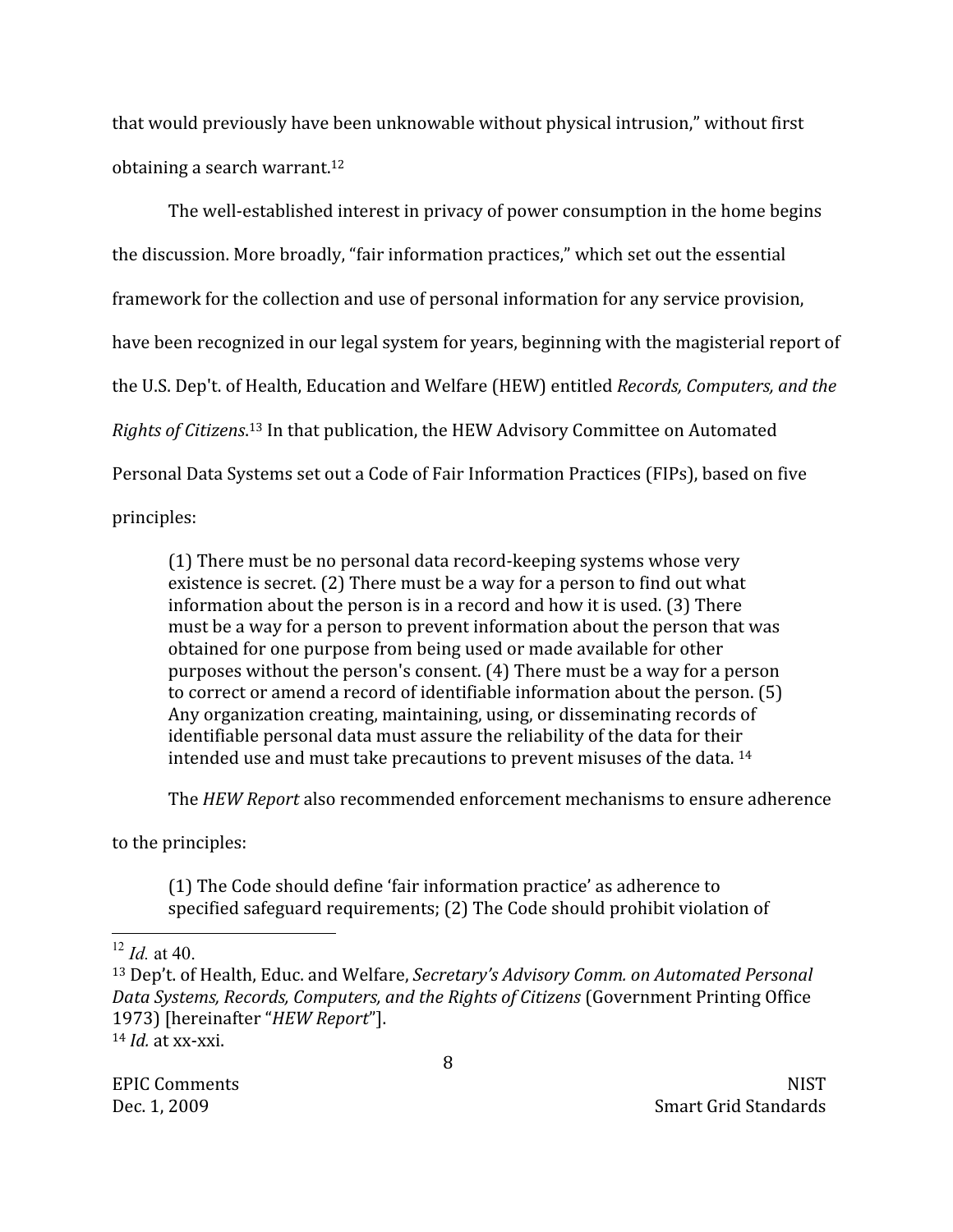any safeguard requirements as an "unfair information practice"; (3) The Code should provide that an unfair information practice be subject to both civil and criminal penalties; (4) The Code should provide for injunctions to prevent violation of any safeguard requirement; (5) The Code should give individuals the right to bring suits for unfair information practices to recover actual, liquidated, and punitive damages, in individual or class actions. It should also provide for recovery of reasonable attorneys' fees and other costs of litigation incurred by individuals who bring successful suits.<sup>15</sup>

This approach to privacy protection, which places obligations on those entities that

collect personal information and provides rights to individuals whose personal data is

collected, undergirds most of modern privacy law. In fact, it provides the framework for the

Privacy Act of 1974<sup>16</sup> and dozens of state and federal laws.<sup>17</sup>

The international community has also recognized the importance of robust fair

information practices: in 1980, the International Organization of Economic Cooperation

and Development (OECD) codified its Guidelines on the Protection of Privacy and

Transborder Flows of Personal Data.<sup>18</sup> The OECD Privacy Guidelines offer important

international consensus on and guidelines for privacy protection and establish eight

principles for data protection that are widely used as the benchmark for assessing privacy

policies and legislation:

 $15$  *Id.* at xxiii.

<sup>&</sup>lt;sup>16</sup> Privacy Act of 1974, 5 U.S.C. § 552a (2008).

<sup>&</sup>lt;sup>17</sup> See, e.g., Fair Credit Reporting Act of 1970, 15 U.S.C. §§ 1681-1681u (2008); Right to Financial Privacy Act of 1978, 12 U.S.C. §§ 3401-22 (2008); Fair Information Practices Act, Mass Ann. Laws ch. 66A §§ 1-3 (2008); Insurance Information and Privacy Protection Act, Me. Rev. Stat. Ann. tit. 24-A, §§ 2201-20 (2008).

<sup>&</sup>lt;sup>18</sup> See OECD, Guidelines on the Protection of Privacy and Transborder Flows of Personal Data (1980), http://www.oecd.org/document/18/0,3343,en 2649 34255 1815186 1 1 1 1,00.html [hereinafter OECD Privacy Guidelines], *reprinted in* The Privacy Law Sourcebook 395-423 (Marc Rotenberg ed., 2004).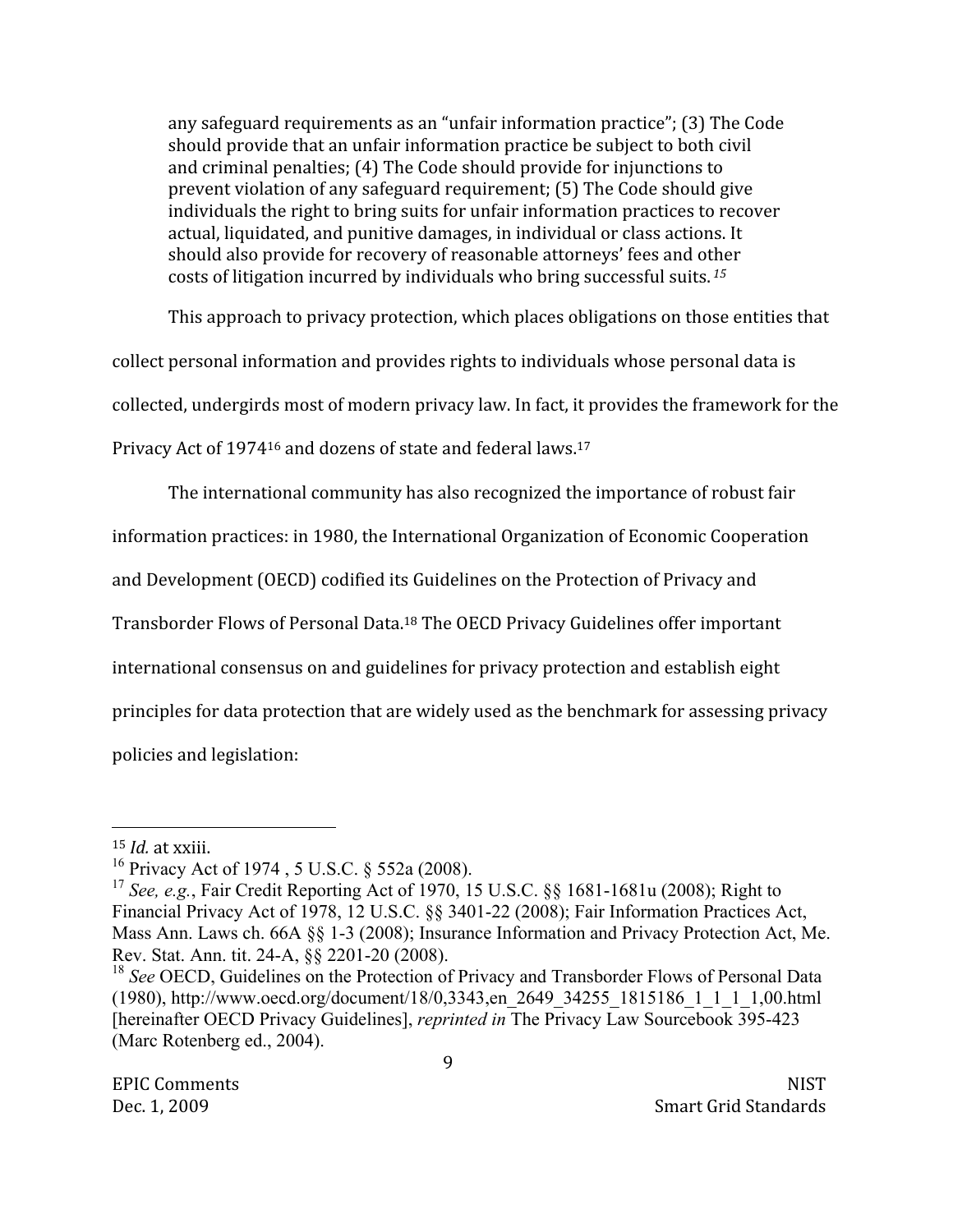- $1<sub>1</sub>$ Collection Limitation Principle – There should be limits to the collection of personal data; any such data collected should be obtained by lawful means and with the consent of the data subject, where appropriate.
- $2.$ Data Quality Principle - Collected data should be relevant to a specific purpose, and be accurate, complete, and up-to-date.
- 3. Purpose Specification Principle – The purpose for collecting data should be settled at the outset.
- $4.$ Use Limitation Principle - The use of personal data ought be limited to specified purposes, and that data acquired for one purpose ought not be used for others.
- 5. Security Safeguards Principle – Data must be collected and stored in a way reasonably calculated to prevent its loss, theft, or modification.
- 6. Openness Principle - There should be a general position of transparency with respect to the practices of handling data.
- $7<sup>1</sup>$ Individual Participation Principle – Individuals should have the right to access, confirm, and demand correction of their personal data.
- $\mathsf{R}_{\cdot}$ Accountability Principle - Those in charge of handling data should be responsible for complying with the principles of the privacy guidelines.<sup>19</sup>

Representatives from North America, Europe and Asia drafted the original OECD

Privacy Guidelines. Countries around the world, with varying cultures and systems of governance, have adopted roughly similar approaches to privacy protection with respect to the OECD Privacy Guidelines. The OECD Privacy Guidelines reflect a broad consensus about how to safeguard the control and use of personal information. Therefore, they provide a well thought-out solution to challenging questions about international consensus on privacy and data protection that directly implicate Smart Grid policies and practices. Thus,

 $^{19}$  *Id* at 398-99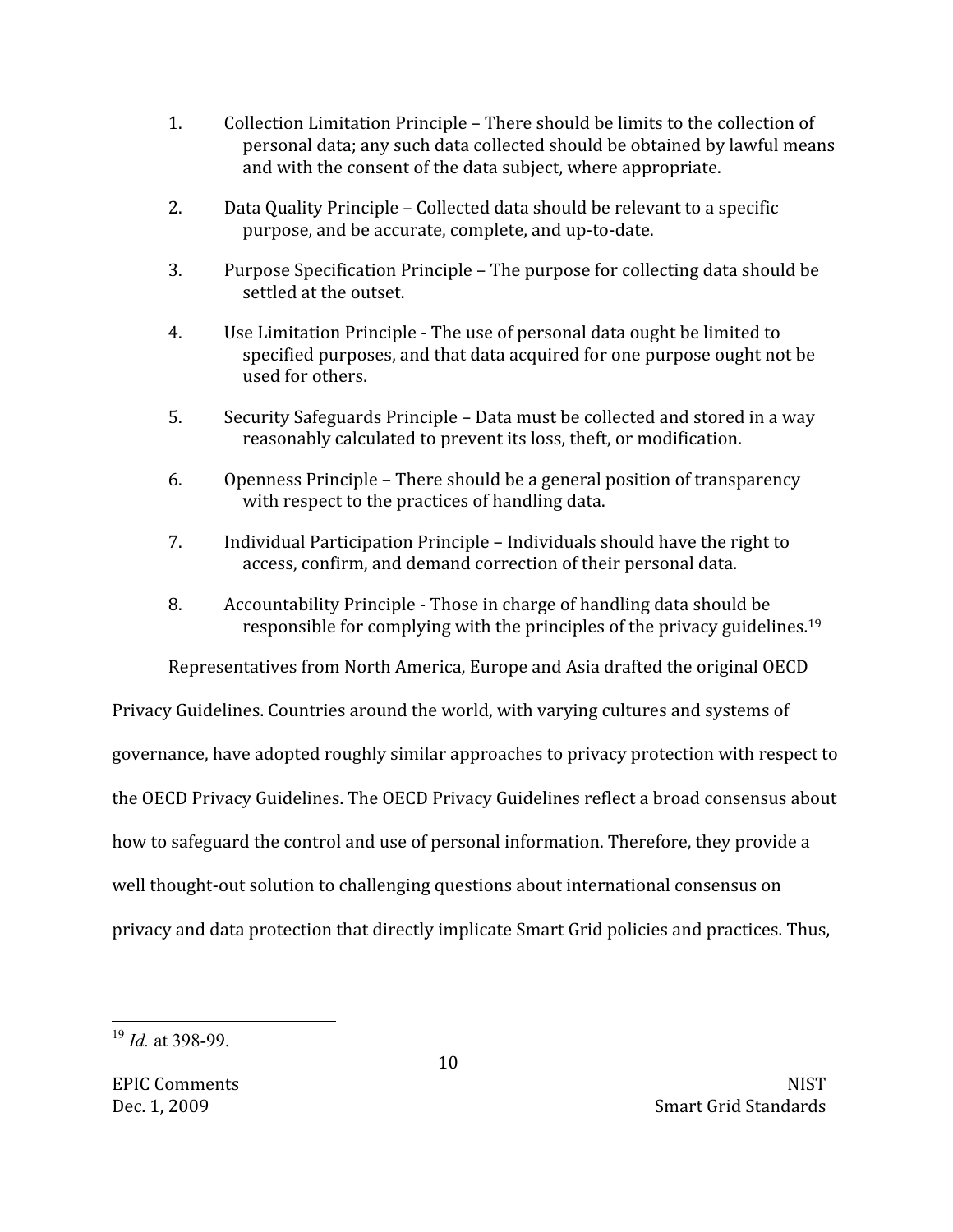fair information practices, as defined by the HEW Report and the OECD Guidelines, provide the essential starting point for analyzing the privacy implications of the Smart Grid.

### ASSESSING SMART GRIDS AND PRIVACY  $<sub>b</sub>$ .</sub>

The Smart Grid implicates privacy at a fundamental level, as it can best be understood as a powerful digital communication network. Indeed, communications giant Cisco foresees the Smart Grid network being "100 or 1,000 times larger than the Internet."<sup>20</sup> The Smart Grid would allow the unprecedented flow of information between power providers and power consumers, and its potential benefits to energy efficiency, granular control over power usage, and the environment are immense. However, like any analogous communications network, such as the Internet, the Smart Grid also admits the possibility of new and problematic threats to privacy in the form of increased data collection, retention, sharing and use.<sup>21</sup> As NIST acknowledges, "[t]he major benefit provided by the Smart Grid, i.e. the ability to get richer data to and from customer meters and other electric devices, is also its Achilles' heel from a privacy viewpoint."22

<sup>&</sup>lt;sup>20</sup> Martin LaMonica, *Cisco: Smart Grid Will Eclipse Size of Internet*, CNET, May 18, 2009, http://news.cnet.com/8301-11128 3-10241102-54.html.

<sup>&</sup>lt;sup>21</sup> See Ann Cavoukian, Jules Polonetsky & Christopher Wolf, Privacy by Design, SmartPrivacy for the Smart Grid: Embedding Privacy into the Design of Electricity Conservation 8 (Nov. 2009), http://www.ipc.on.ca/images/Resources/pbd-smartpriv-smartgrid.pdf ("Modernization of the current electrical grid will involve end-user components and activities that will tend to increase the collection, use and disclosure of personal information by utility providers, as well as, perhaps, third parties.") [hereinafter *Privacy by Design*].

<sup>&</sup>lt;sup>22</sup> National Institute for Standards and Technology, NIST Framework and Roadmap for Smart Grid Interoperability Standards Release 1.0 (Draft) 84 (2009) [hereinafter Draft Framework].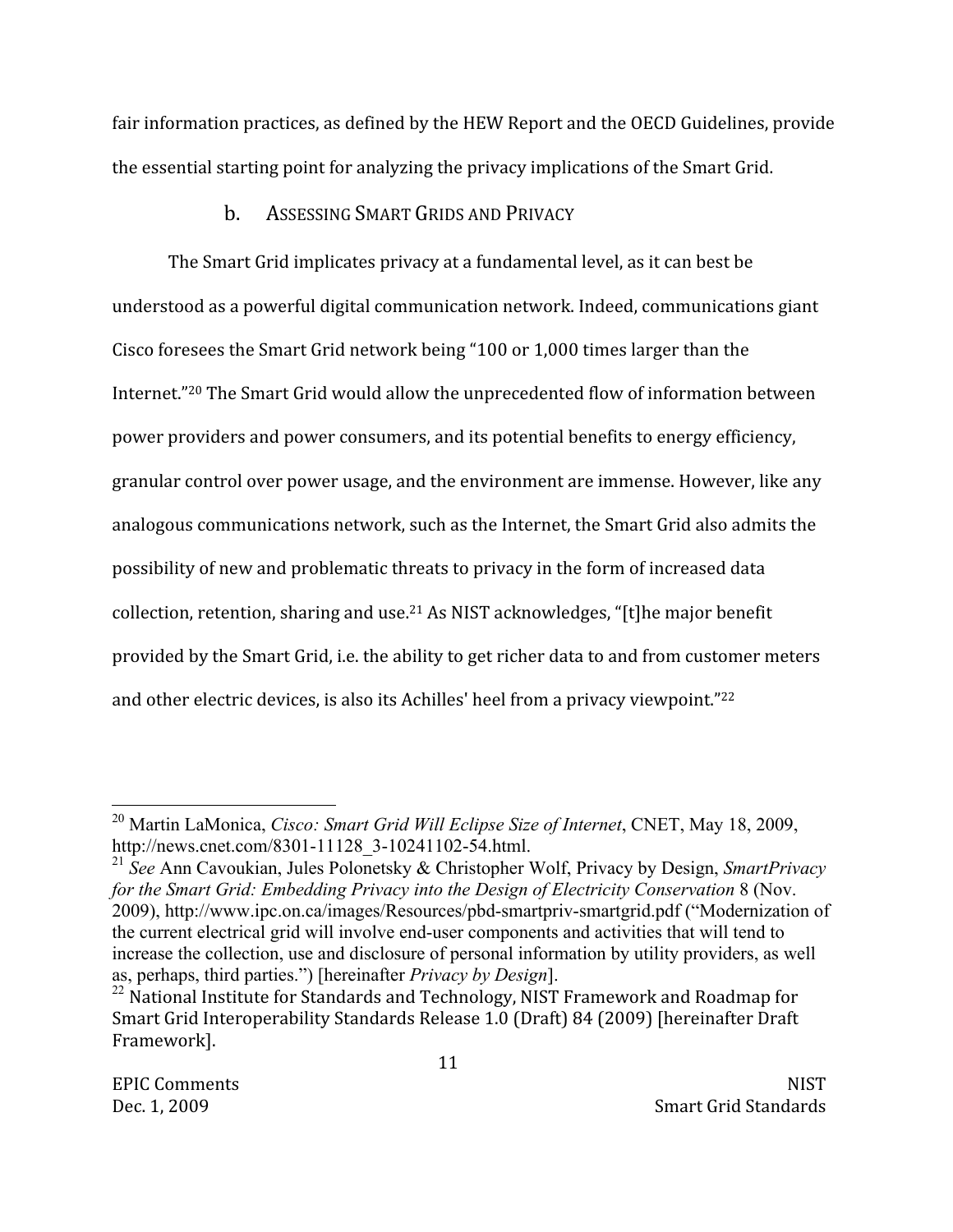The basic architecture of the Smart Grid presents several thorny privacy issues. The first widely distributed smart grid application is the smart meter.<sup>23</sup> Smart meters monitor and report on customer electricity consumption to the utility service provider. Experts estimate that U.S. investment in smart meters could total \$40 to \$50 billion, and roughly 100 million smart meters could be installed over the next five years.<sup>24</sup> Smart meters, like traditional meters, will be associated with a unique address, which makes it PII.<sup>25</sup> The meter serial number, as well as the electronic information associated with the device would comprise PII for those associated with the address. Smart meters will increase the frequency of communication from the home to the utility service provider or the third party application user. Traditional meter reading took place once a month, by the visit of a person who was affiliated with the electricity service provider or billing company, whereas smart meters will increase the frequency and access to the data collected.

Smart meters could be designed or configured to report electricity consumption once a month, or weekly, or daily. However, proposals for smart meters discuss "real-time" reporting of usage data.<sup>26</sup> The design specification is not for that electricity consumption information to remain in the home or meter location, which could only be accessed easily

<sup>&</sup>lt;sup>23</sup> See Stan Mark Kaplan, Congressional Research Service, Electric Power Transmission: Background and Policy Issues 23 (2009), available at

http://opencrs.com/document/R40511/2009-04-14/download/1013 (discussing basic functions of smart meters); U.S. Dep't of Energy, Smart Grid System Report 38 (July 2009) [hereinafter "Smart Grid System Report] ("The use of smart meters, a driving force behind being able to evaluate grid load and support pricing conditions, has been increasing significantly, almost tripling between 2006 and 2008 to 19 million meters....").

<sup>&</sup>lt;sup>24</sup> Draft Framework, *supra* note 22, at 21-22.

<sup>&</sup>lt;sup>25</sup> See Cyber Security Strategy, *supra* note 2, at 33 (flow chart detailing Smart Grid communication links between consumers and providers). <sup>26</sup> See, e.g., Draft Framework, *supra* note 22, at 56.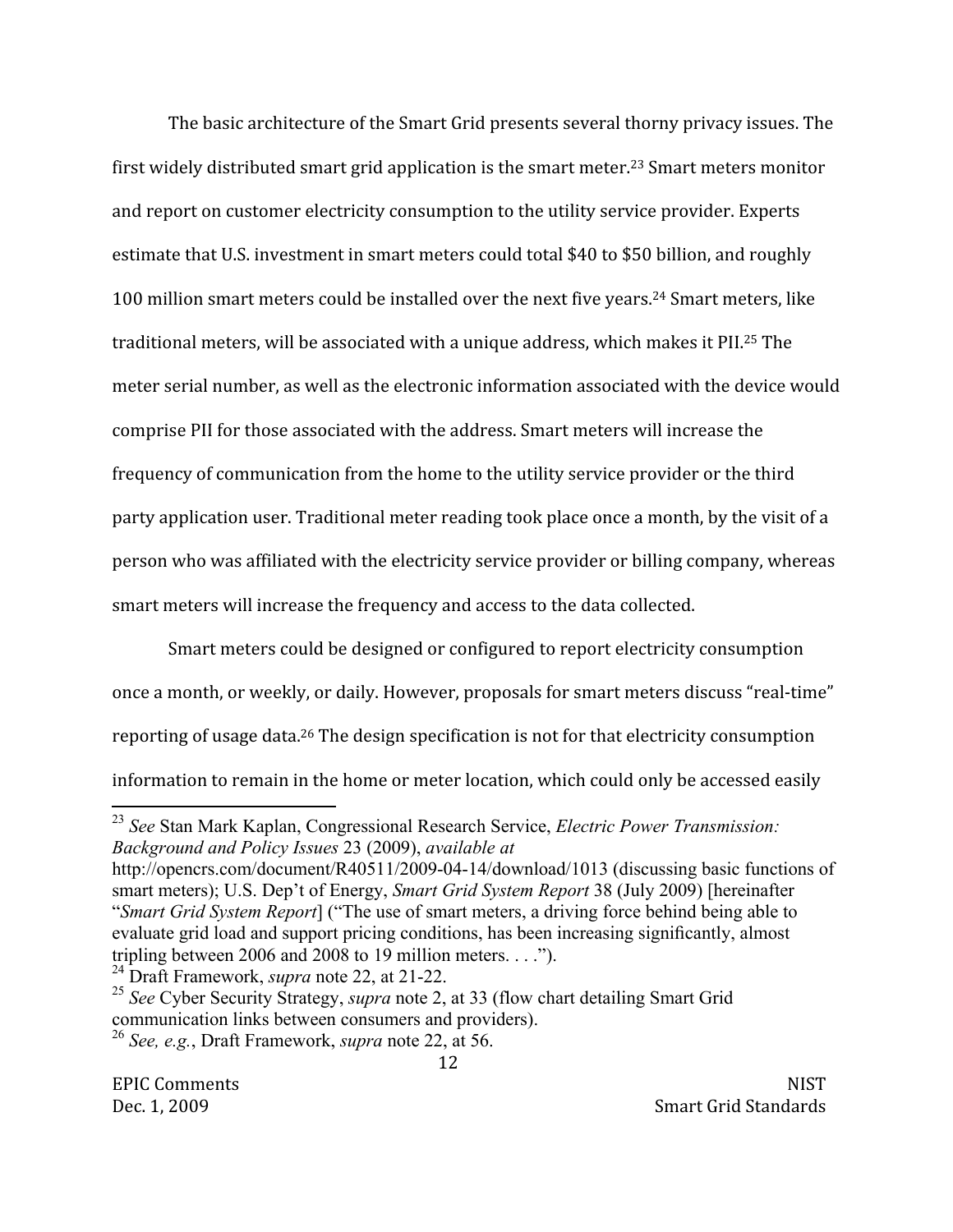by the utility user. Rather, the plan as suggested in the Cyber Security Strategy is to share the information with the utility company or others. If, as the document suggests, the information will allow customers to make better energy consumption decisions then only the customer should have access to that information. This is one of many instances in which the design of a Smart Grid application can favor privacy or ignore it.

Another architectural point that raises privacy implications is the use of wireless communications to transmit Smart Grid data.<sup>27</sup> The Draft Framework proposed to assess "the capabilities and weaknesses of specific wireless technologies."<sup>28</sup> Although it mentions security as a characteristic of wireless technology that may be relevant to that assessment, it does not mention privacy. Any wireless technology that would be used to transmit user data must protect personal privacy. Wireless sensors and networks are susceptible to security breaches unless properly secured,<sup>29</sup> and breaches of wireless technology could expose users' personal data.<sup>30</sup> Similarly, the potential transmission of Smart Grid data through "broadband over power line" (BPL) implicates users' privacy:

A BPL node could communicate with any device plugged into an electrical socket. Capture of a substation node would provide control over messages going to smart appliances or computing systems in homes and offices. A

<sup>&</sup>lt;sup>27</sup> See Draft Framework, *supra* note 22, at 65.

 $28$   $\overline{Id}$ .

<sup>&</sup>lt;sup>29</sup> See, e.g., Mark F. Foley, Data Privacy and Security Issues for Advanced Metering Systems (Part 2), *available at* 

http://www.smartgridnews.com/artman/publish/industry/Data Privacy and Security Issues for Advanced Metering Systems Part 2.html ("Wireless sensor networks, for example, are subject to the general security problems of computer networks, ordinary wireless networks, and ad-hoc networks).

 $30$  See id. (breaches could "result in denial of service to customers or utilities (e.g., access to billing information or energy usage), payment avoidance, system overload, reduced quality of service, and violation of power control protocols").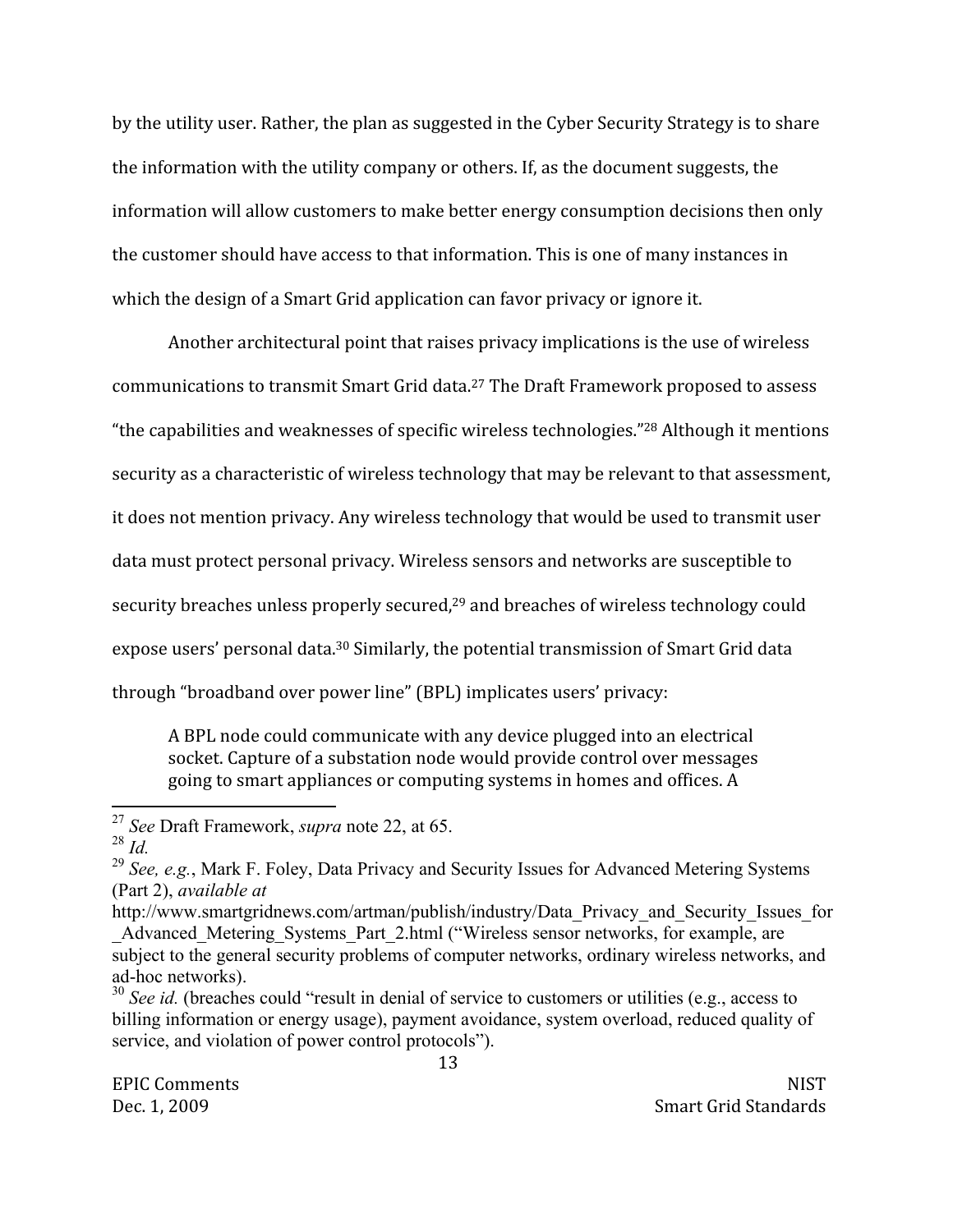utility may also offer customers BPL as a separate revenue stream. This creates risks that [advanced meter] data could be read or modified over the internet or that common internet attacks could be brought against the electrical grid or individual customers.<sup>31</sup>

Moreover, wireless communication is especially problematic in light of the past exploitation of wireless systems by thieves who use techniques known as "war driving" to seek out unprotected or insufficiently protected wireless communication portals.<sup>32</sup> Signals from wireless devices are detectable by others using easily acquired materials with little expertise to pick-up valuable information on systems using wireless technology.

Wireless would not only provide a significant challenge to privacy of users, but may also pose economic as well as security threats. Identity theft, third party monitoring of utility use, home invasions, domestic abuse and predatory use of home electricity consumption information strips home owners of the protection from prying eyes provided by the walls of their home.

A final architectural problem with the proposed Smart Grid is the interaction between the Smart Grid and with plug-in electric vehicles (PEV). It is possible that the Smart Grid would permit utility companies to use PEVs and other sources of stored energy "as a grid-integrated operational asset,"<sup>33</sup> *i.e.*, drain the energy stored in the PEVs when needed to supply other users. This application of the Smart Grid is particularly troubling. If privacy is, as the Supreme Court has said, the "interest in independence in making certain

 $31$  Id.

<sup>&</sup>lt;sup>32</sup> See, e.g., Patrick S. Ryan, War, Peace, or Stalemate: Wargames, Wardialing, Wardriving, and the Emerging Market for Hacker Ethics, 9 Va. J.L. & Tech. 7 (2004).

<sup>&</sup>lt;sup>33</sup> Draft Framework, *supra* note 22, at 67.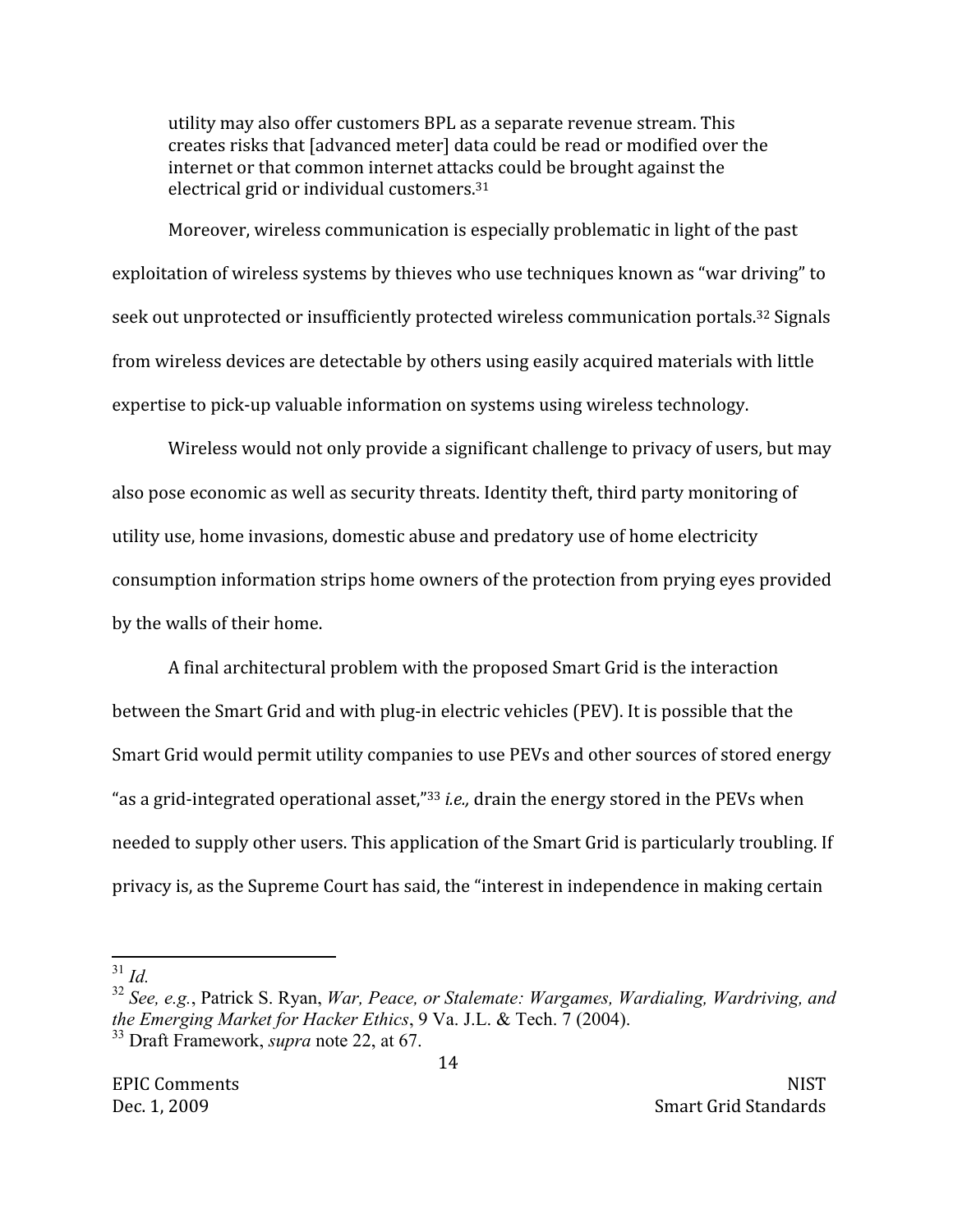kinds of important decisions,"34 then this proposed application could severely damages both privacy interests and consumer rights.

# PRIVACY THREATS  $C_{\cdot}$

In addition to the architectural weaknesses of the proposed Smart Grid, the application and use of the Grid threatens privacy in many different ways. NIST should establish comprehensive privacy regulations that limit the collection and use of consumer data. Only by building privacy protection into the Smart Grid from the outset can NIST defend the robust privacy interests long protected by our legal system. The following paragraphs identify many of the privacy interests threatened by the Smart Grid.

# $\mathbf{i}$ . **IDENTITY THEFT**

Identity theft victimizes millions of people each year.<sup>35</sup> The FTC estimated that 8.3

million people discovered that they were victims of identity theft in 2005, with total reported losses exceeding \$15 billion.<sup>36</sup> According to the Privacy Rights Clearinghouse, more than 340 million records containing sensitive personal information have been involved in security breaches since January 2005.37

Peter Neumann, an expert on privacy and security (and a member of the EPIC Advisory Board), testified to Congress in 2007 about security and privacy, and concluded that the design of information systems are subject to many pitfalls, and that there is "[a]

<sup>&</sup>lt;sup>34</sup> Whalen v. Roe, 429 U.S. 589, 599-600 (1977).

<sup>&</sup>lt;sup>35</sup> See generally EPIC, Identity Theft, http://epic.org/privacy/idtheft (last visited Dec. 1, 2009).

<sup>&</sup>lt;sup>36</sup> Fed. Trade Comm'n, 2006 Identity Theft Survey Report 4, 9 (2007) [hereinafter "FTC Survey" Report"].

<sup>&</sup>lt;sup>37</sup> Privacy Rights Clearinghouse, *Chronology of Data Breaches*, Nov. 23, 2009, http://www.privacyrights.org/ar/ChronDataBreaches.htm.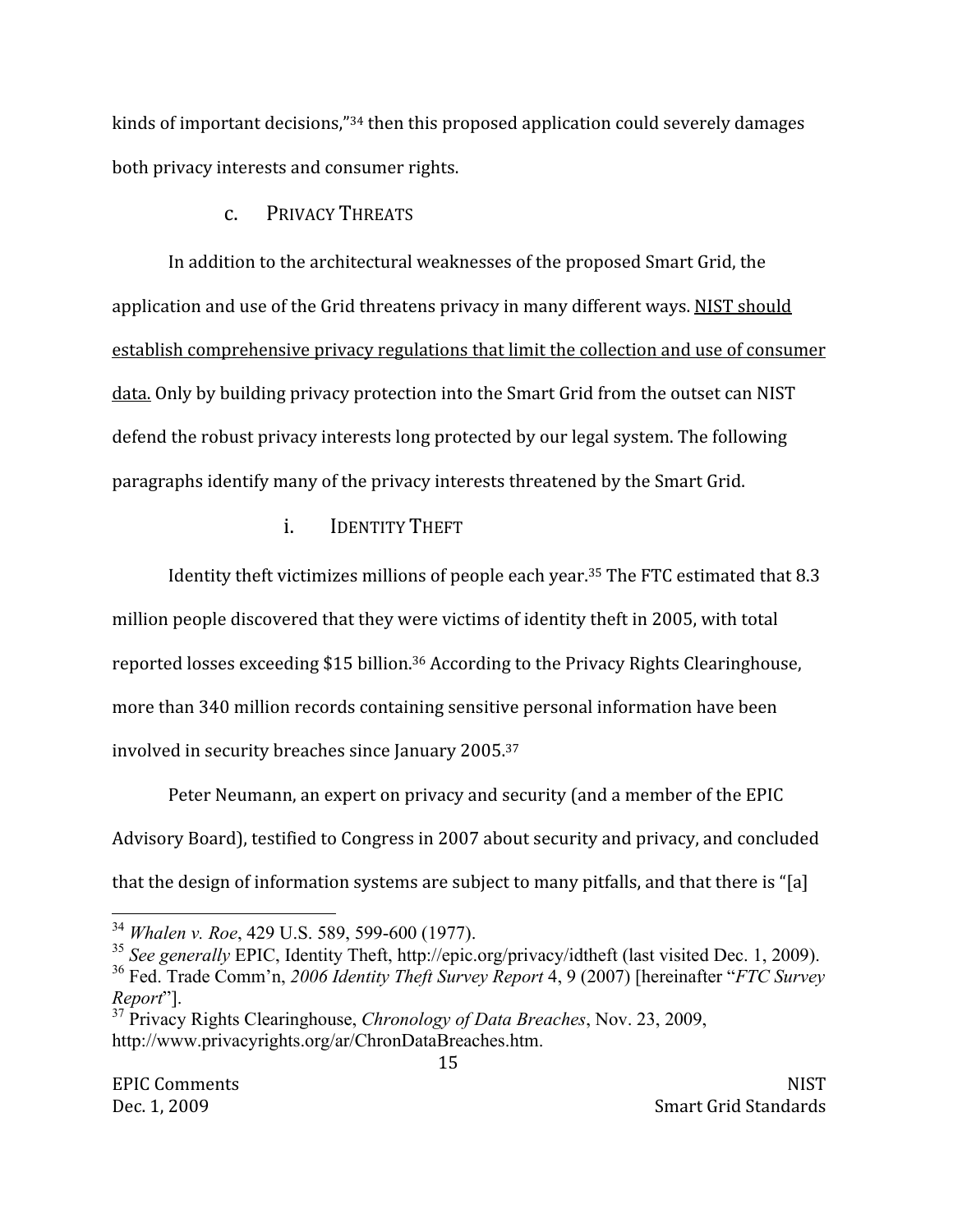common tendency to place excessive faith in the infallibility of identification, authentication, and access controls to ensure security and privacy."38

The faith placed in the capacity of the Smart Grid to safeguard sensitive personal information is similarly unfounded. As an employee for Itron, a manufacturer of automated meters, admitted, "Any network can be hacked."<sup>39</sup> Similarly, some experts argue that "an attacker with \$500 of equipment and materials and a background in electronics and software engineering could 'take command and control of the Jadvanced meter infrastructure] allowing for the en masse manipulation of service to homes and businesses."<sup>40</sup> Thus, it is possible that "just as identities, credit and debit card numbers, and other financial information are routinely harvested and put up for sale on the Internet, so will be Smart Grid identifiers and related information."41 Alternatively, identity thieves could use PII obtained elsewhere to impersonate utility customers, which poses the risk of fraudulent utility use and potential impact on credit reports.<sup>42</sup>

> PERSONAL SURVEILLANCE  $ii$ .

<sup>&</sup>lt;sup>38</sup> Security and Privacy in the Employment Eligibility Verification System (EEVS) and Related Systems: Hearing Before the H. Comm. On Ways and Means Subcomm. On Social Security, 110th Cong. 9 (2007) (statement of Peter G. Neumann, Principal Scientist, Computer Science Lab, SRI International).

<sup>&</sup>lt;sup>39</sup> Jeanne Meserve, 'Smart Grid' May Be Vulnerable To Hackers, CNN, March 21, 2009, http://www.cnn.com/2009/TECH/03/20/smartgrid.vulnerability.  $^{40}$  Id.

<sup>&</sup>lt;sup>41</sup> Eric Breisach & H. Russell Frisby, *Energy Identity Theft: We're Way Beyond Plugging in the* Meter Upside Down, Smartgridnews.com, April 9, 2008,

http://www.smartgridnews.com/artman/publish/article 425.html.

<sup>&</sup>lt;sup>42</sup> See Rebecca Herold, SmartGrid Privacy Concerns, available at http://www.privacyguidance.com/files/SmartGridPrivacyConcernsTableHeroldSept 2009.pdf [hereinafter *Privacy Concerns*].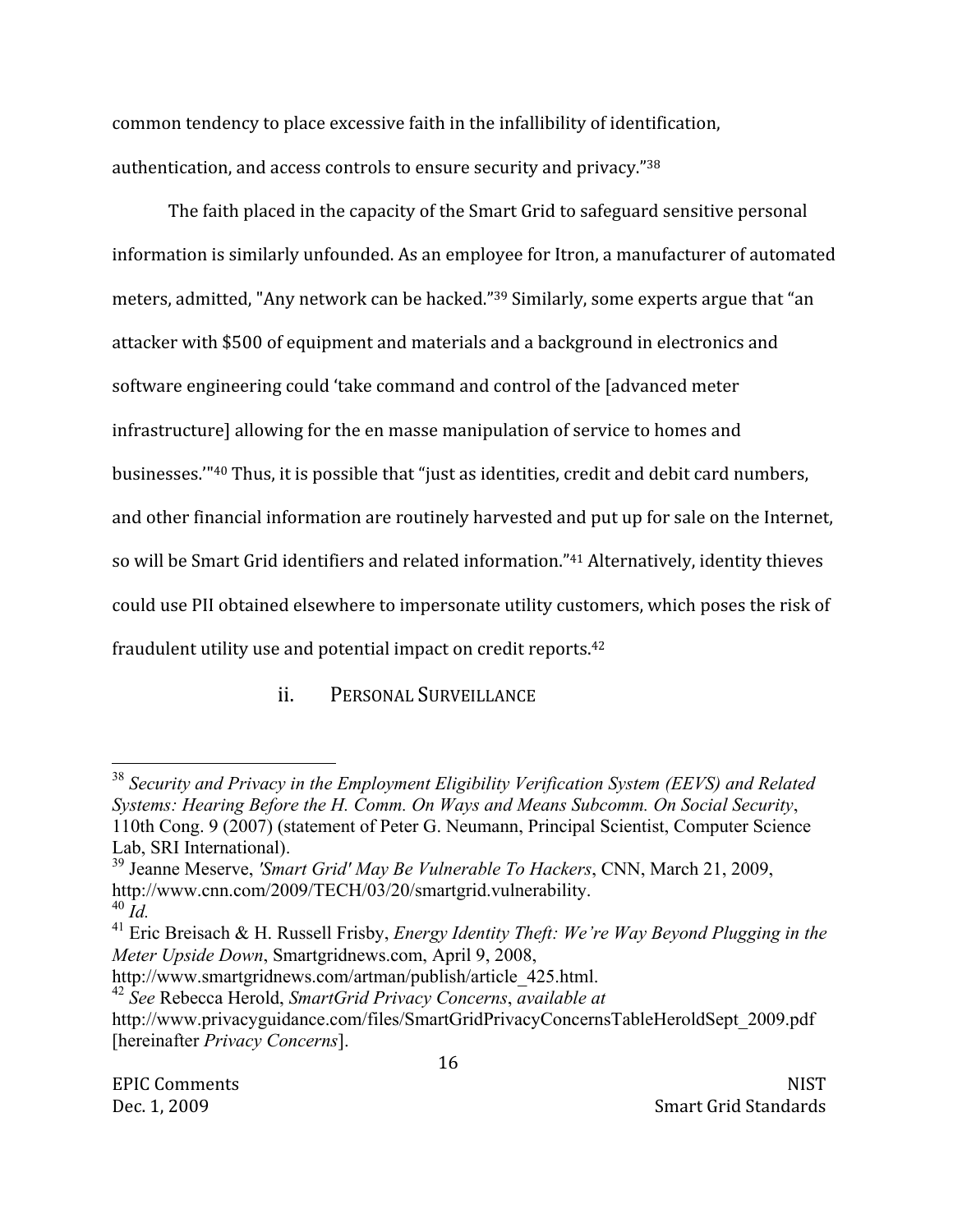The Smart Grid could also reveal sensitive personal behavior patterns. The proposed Smart Grid will be able to coordinate power supply in real time, based on the power needs of users and the availability of power.<sup>43</sup> For instance, "[e]nergy use in buildings can be reduced if building-system operations are coordinated with the schedules of the occupants."44 However, coordinating schedules in this manner poses serious privacy risks to consumers. Information about a power consumer's schedule can reveal intimate, personal details about their lives, such as their medical needs, interactions with others and personal habits: "highly detailed information about activities carried on within the four *walls of the home will soon be readily available for millions of households nationwide.*"<sup>45</sup> "For example, research has delineated the differences in availability at home for various social types of electricity consumers including working adults, senior citizens, house wives and children of school age." 46 Similarly, the data could reveal the type of activity that the consumer is engaging in, differentiating between, for example, housework and personal hygiene, or even revealing that a consumer has a serious medical condition and uses medical equipment every night, or that he lives alone and leaves the house vacant all day.<sup>47</sup>

<sup>&</sup>lt;sup>43</sup> Draft Framework, *supra* note 22, at 51.

 $^{44}$  *Id.* at 52.

<sup>&</sup>lt;sup>45</sup> Elias Leake Ouinn, Privacy and the New Energy Infrastructure 28 (2009), available at http://ssrn.com/abstract=1370731 (emphasis in original) [hereinafter *Privacy and the New* Energy Infrastructure]; see Privacy Concerns, supra note 42.

<sup>&</sup>lt;sup>46</sup> Privacy and the New Energy Infrastructure at 26-27; see A. Capasso et al., Probabilistic Processing of Survey Collected Data in a Residential Load Area for Hourly Demand Profile *Estimation*, 2 Athens Power Tech 866, 868 (1993).

 $47$  Privacy and the New Energy Infrastructure, supra note 45, at 27 ("differences in consumption vary with the type of activity, and profiles of energy uses that differentiate between activities can be constructed for things like leisure time, housework, cooking, personal hygiene"); see Capasso, supra note 46, at 869.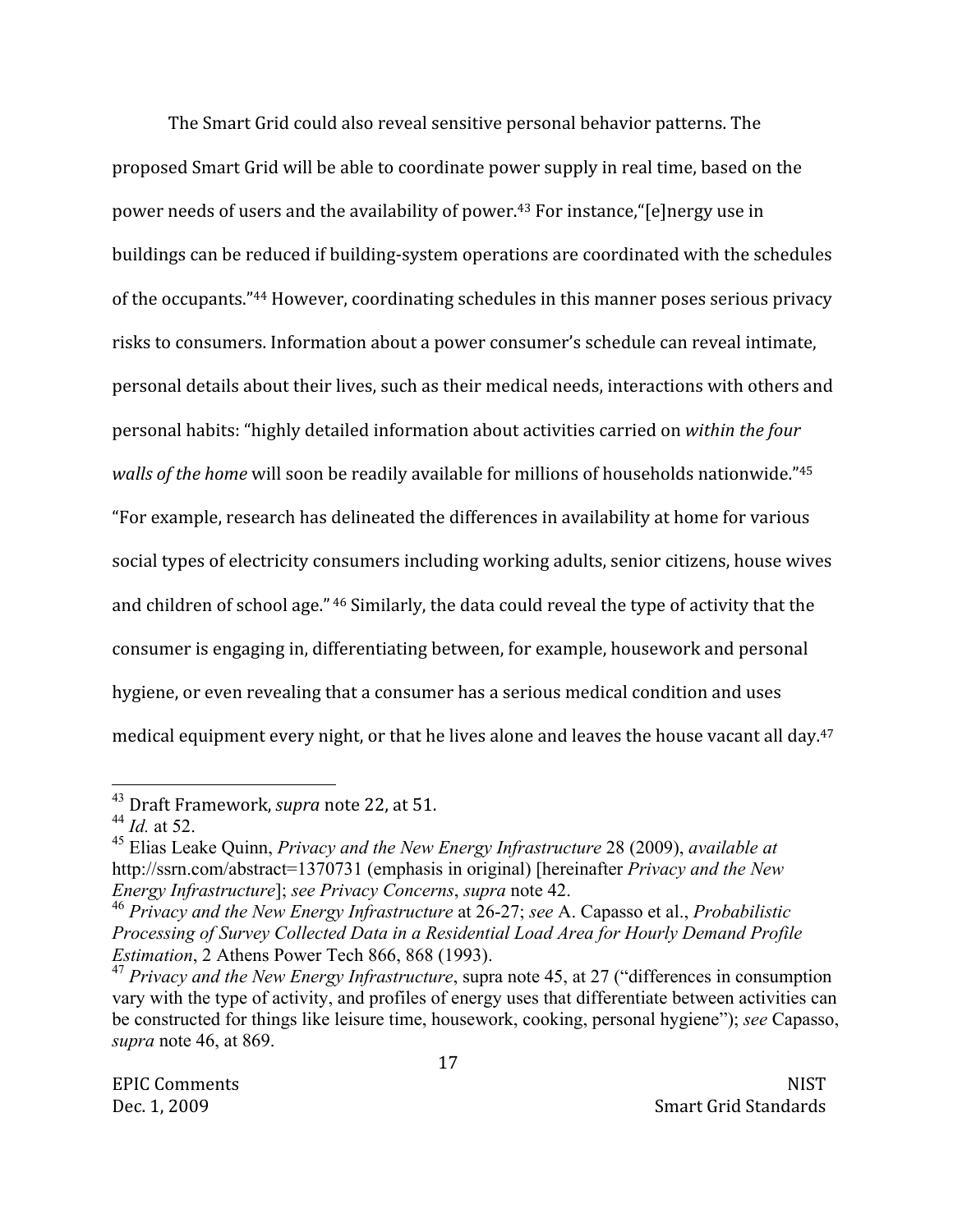### **ENERGY USE SURVEILLANCE** iii.

Smart Grid meter data may also be able to track the use of specific appliances within users' homes.<sup>48</sup> These "smart appliances" would be able to communicate with the Smart Grid, transmitting detailed energy-use information and responding dynamically to price fluctuations and power availability. A smart water heater, for example, could engage in "dynamic pricing" by equipping it with "a device that coordinates with a facility's energymanagement system to adjust temperature controls, within specified limits, based on energy prices."<sup>49</sup> As other devices become commercially available that are designed to send consumption data over the Smart Grid, the collection of personal data could increase. For example, the monitoring of electricity consumption may require the registration of items within a home for monitoring by the utility company or a third party service provider. Smart Grid enabled appliances such as washers, dryers, air conditioners, central heating systems, water heaters, stoves, refrigerator, freezers, swimming pools and Jacuzzis consume large amounts of electricity, and may be associated with a fixed address such as a home. Each of these items may have a unique product manufacturer designation (e.g. Whirlpool, General Electric, etc.), product serial number, and the purchase history of the item would include the purchaser's name. Monitoring the function and operation of these items would be physically associated with an address, which is personally identifiable information for those occupying the residence.

<sup>&</sup>lt;sup>48</sup> See, e.g., Privacy by Design, supra note 21, at 8-9.

<sup>&</sup>lt;sup>49</sup> Smart Grid System Report, supra note 23, at 34. 18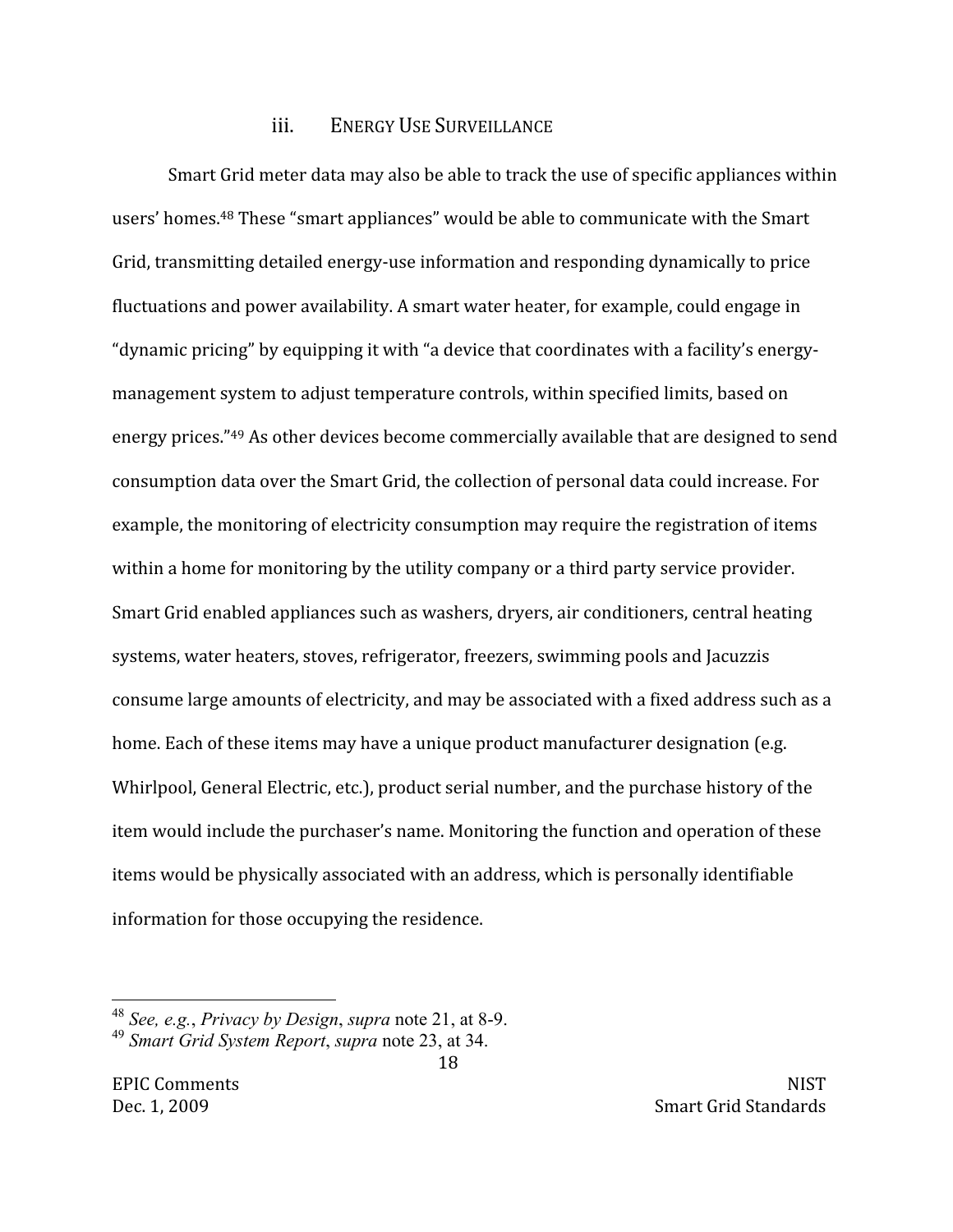Further, it can be anticipated that the Smart Grid could track even smaller electricity

usage. Smart plugs or outlets might report in real-time when a lighting fixture, lamp,

computer, television, gaming system, music device, or exercise machine is operating and

for how long.

One scholar forcefully argues that the ability to monitor electricity use at such a

granular level poses a serious threat to privacy:

This, more than any other part of the smart meter story, parallels Shelley's fable of Frankenstein: while researchers do not currently have the ability to identify every appliance event from within an individual's electricity profile. the direction of the research as a whole and the surrounding context and motivations for such research point directly to developing more and more sophisticated tools for resolving the picture of home life that can be gleaned from an individual's electricity profile. Before the switch is thrown and the information unleashed upon the world for whatever uses willed, it may be prudent to look into data protections lest the unforeseen consequences come back to haunt us.<sup>50</sup>

Indeed, the potential amount of personal information that could be gleaned from

smart appliances is colossal:

For example, it is suggested that the following information could be gleaned with the introduction of end-user components ...: Whether individuals tend to cook microwavable meals or meals on the stove; whether they have breakfast; the time at which individuals are at home; whether a house has an alarm system and how often it is activated; when occupants usually shower; when the TV and/or computer is on; whether appliances are in good condition; the number of gadgets in the home; if the home has a washer and dryer and how often they are used; whether lights and appliances are used at odd hours, such as in the middle of the night; whether and how often exercise equipment such as a treadmill is used.<sup>51</sup>

 $50$  Privacy and the New Energy Infrastructure, supra note 45, at 28.

<sup>&</sup>lt;sup>51</sup> Privacy by Design, supra note 21, at 11.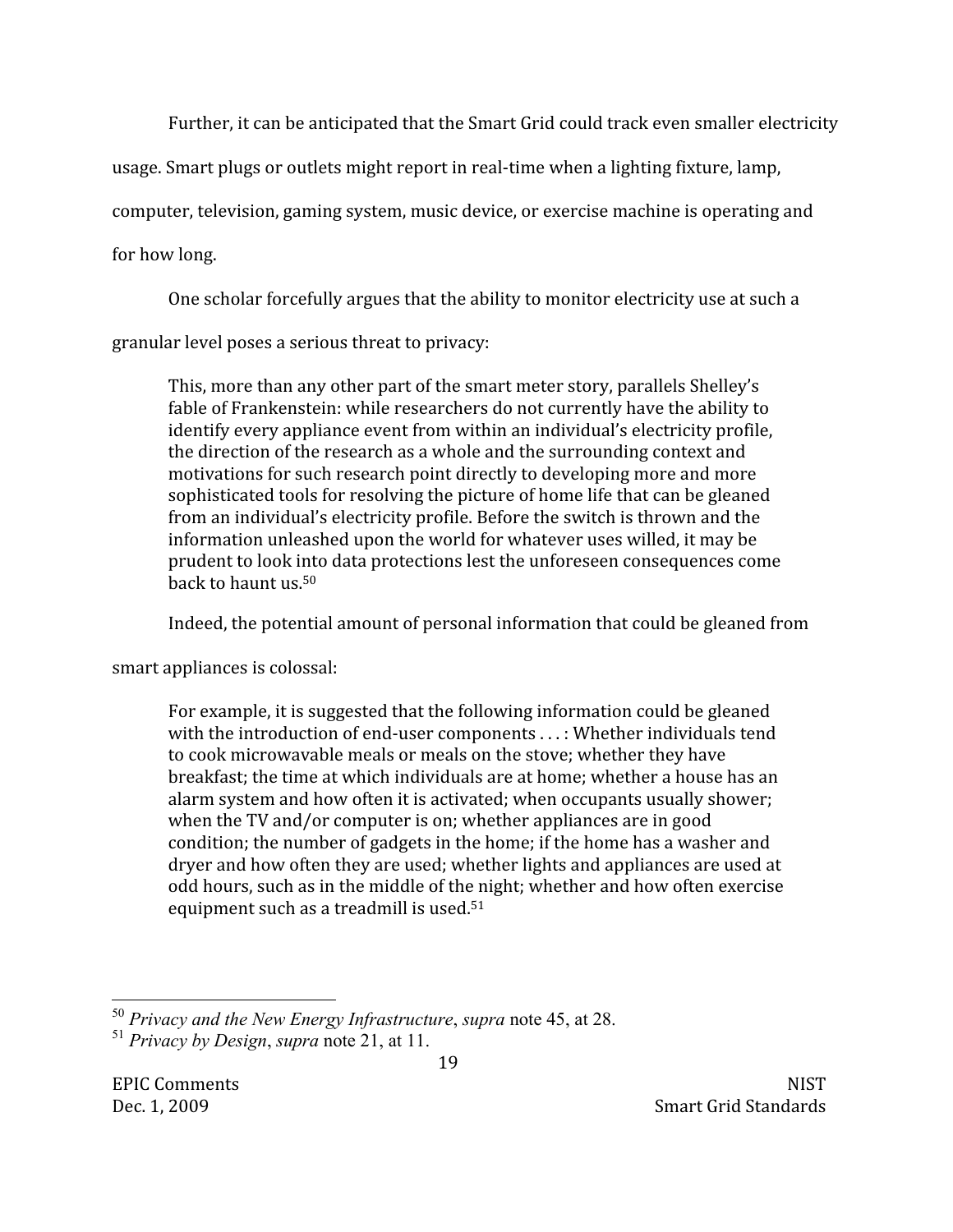Perhaps more problematic, much of the personal information that could be gleaned from smart appliances would not otherwise be available to outsider observers: "With the whole of a person's home activities laid to bare, [appliance-usage tracking] provides a better look into home activities than would peering through the blinds at that house." <sup>52</sup>

Not only could that information be used to extract even more intimate information from the usage data, but that information could also be used in ways that impact the user in tangential areas of their lives. <sup>53</sup> For instance, appliance usage data could be transferred to appliance manufacturers to respond to warranty claims. Or, the data could be transferred to insurance companies that may want the information as part of an investigation into an insurance claim.<sup>54</sup> Landlords could track the energy use and behavior patterns of renters/leasers. The data could even be used to impinge on civil liberties by facilitating censorship or limitation of activities based on energy consumption patterns.<sup>55</sup> For instance, "meter data could reveal resident activities or uses that utility companies may then subsequently decide are inappropriate or should not be allowed."<sup>56</sup> Or more generally, energy service providers in possession of consumer data may simply choose to use the data for marketing purposes or to sell it on the open market.

 $52$  *Id.* at 25.

 $^{53}$  See Privacy Concerns, supra note 42; Mark F. Foley, The Dangers of Meter Data (Part 1), available at

http://www.smartgridnews.com/artman/publish/industry/The Dangers of Meter Data Part 1.ht ml [hereinafter "Dangers (Part I)"].

 $54$  See Dangers (Part I), supra note 53.

<sup>&</sup>lt;sup>55</sup> See Privacy Concerns, supra note 42. <sup>56</sup> Id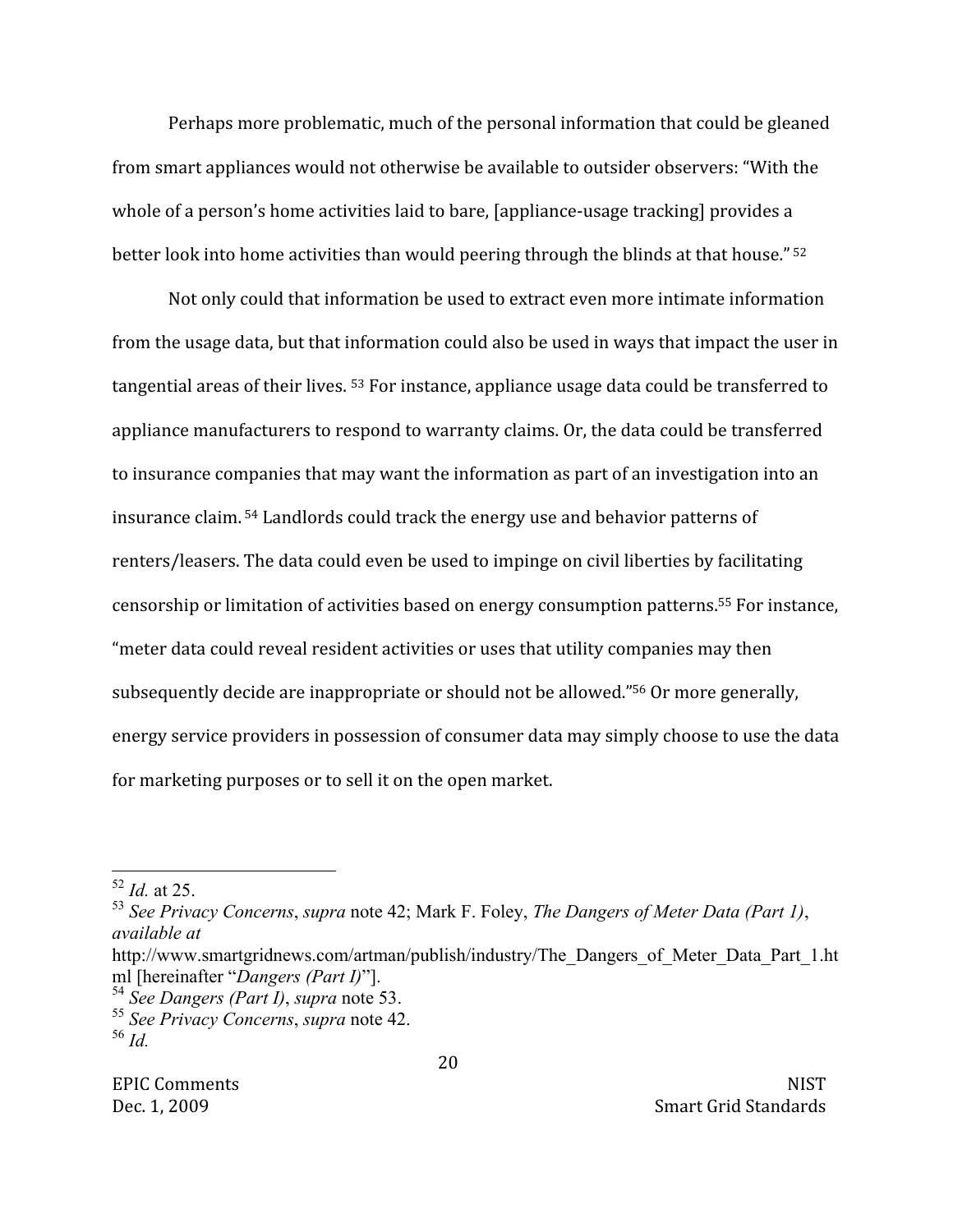The possibility that the appliances could interface with the Smart Grid through IPbased networks further exacerbates the privacy issues. The Draft Framework raises indirectly the privacy risk that would arise in an IP-based power network: "An analysis needs to be performed for each set of Smart Grid requirements to determine whether IP is appropriate and whether cyber security can be assured."<sup>57</sup> The effect of IP-based networks on privacy must be part of that analysis, as IPv6 and the "Internet of Things" raise new privacy considerations. For instance, the IP addresses associated with appliances or other devices "could be used to track activities of a device (and an associated individual)," thereby revealing an individual's health condition, daily activities, and other sensitive and private information.<sup>58</sup> Moreover, allowing the devices access to the Internet will make them more vulnerable, increasing the likelihood of security breaches and loss of personal privacy: "All of these [Smart Grid] communication links introduce vulnerabilities, especially if they can be accessed over the Internet."<sup>59</sup> The invasiveness of extracting appliance usage data from Smart Grid data, particularly from IP-enabled appliances, cannot be overstated as IP addressing in an IPv6 environment will make possible the unique identification of every single device in the home that receives electric power.

<sup>&</sup>lt;sup>57</sup> Draft Framework, supra note 22, at 29.

<sup>&</sup>lt;sup>58</sup> SANS Institute, The Next Internet Privacy in Internet Protocol 5 (2004); see Commission To the European Parliament, the Council, the European Economic and Social Committee and the Committee of the Regions, Internet of Things — An Action Plan for Europe 5-6 (2009) (Social acceptance of [Internet of Things] will be strongly intertwined with respect for privacy and the protection of personal data, two fundamental rights of the EU.").

<sup>&</sup>lt;sup>59</sup> See M. Granger Morgan, et. al., Carnegie Mellon University Department of Engineering and Public Policy, The Many Meanings of "Smart Grid" 5 (2009), available at http://www.epp.cmu.edu/Publications/Policy\_Brief\_Smart\_Grid\_July\_09.pdf.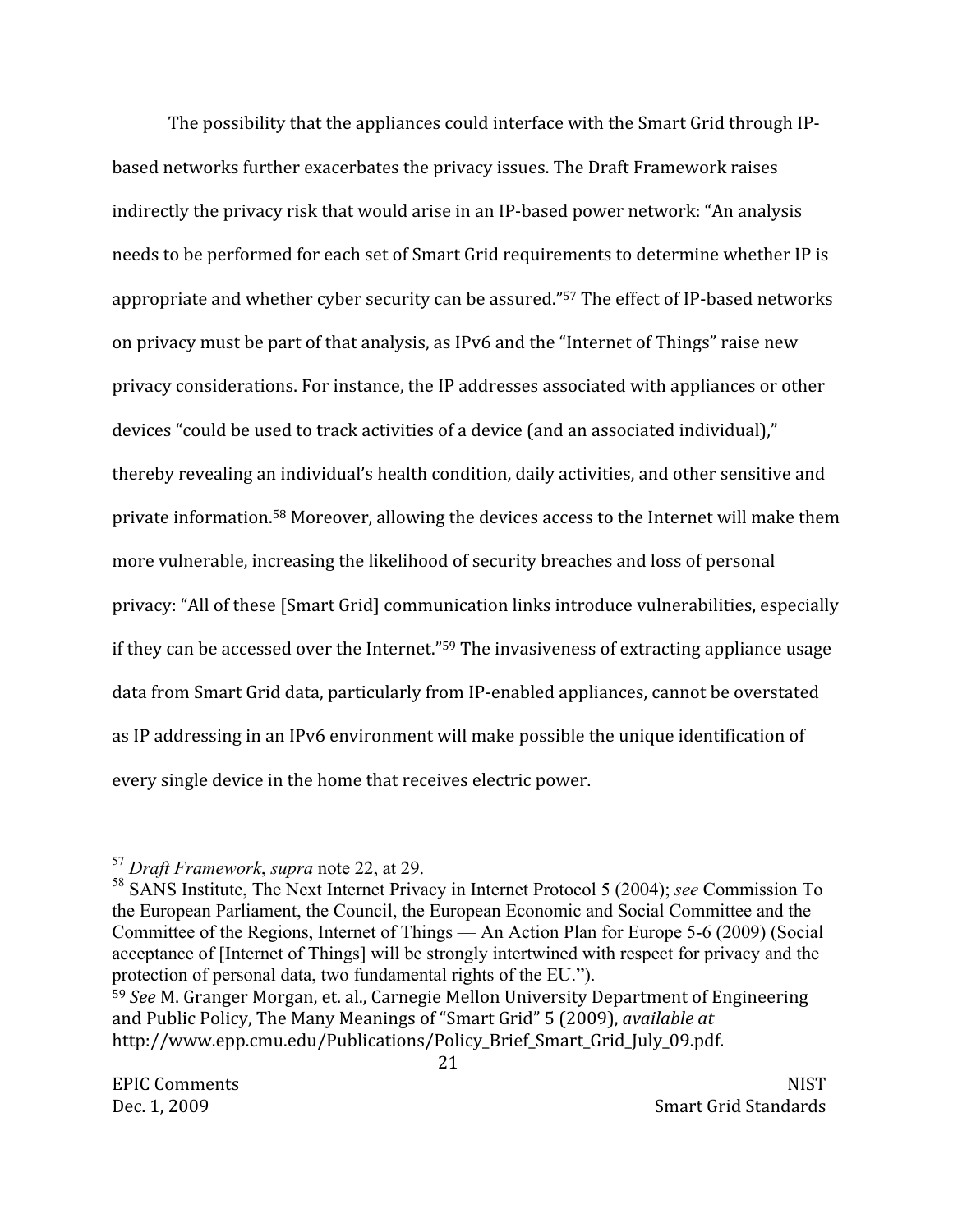#### PHYSICAL DANGERS iv.

Data could be used by criminals, such as burglars or vandals, who could monitor real-time data in order to determine when the house is vacant.<sup>60</sup> As one Carnegie Mellon University researcher argued, "[w]e should not build a power system in which a hacker working for a burglar can tell when you are home by monitoring your control systems...."<sup>61</sup>

Similarly, the Smart Grid affects the interaction between privacy and domestic violence/stalkers.<sup>62</sup> Stalking, domestic violence and intimate partner abuse are also the targets of evolving state and federal policy.<sup>63</sup> Over the years this policy has increasingly included the protection of the privacy of stalking and domestic violence survivors.<sup>64</sup> As EPIC has repeatedly argued, domestic violence victims often have urgent needs for privacy, as they may need to keep data from their abusers. This abuse can also involve privacy violations such as surveillance, monitoring, or other stalking. For a domestic violence victim, the need for privacy is a need for physical safety. However, the Smart Grid could provide abusers with another method for tracking and monitoring their victims. For instance, an abuser could track his victim's daily activities in order to exercise greater

 $60$  See Privacy and the New Energy Infrastructure, supra note 45, at 30; Privacy Concerns, supra note 42; Dangers (Part I), supra note 53.

 $<sup>61</sup>$  Morgan, et. al, *supra* note 59, at 5.</sup>

 $62$  See generally EPIC, Domestic Violence and Privacy, http://epic.org/privacy/dv (last visited Dec. 1, 2009).

 $^{63}$  See, e.g., Violence Against Women and Department of Justice Reauthorization Act of 2005, Pub. L. No. 109-162, 119 Stat. 2960 (2005).

 $64$  See EPIC, Violence Against Women Act and Privacy, http://epic.org/privacy/dv/vawa.html  $($ last visited Dec. 1, 2009).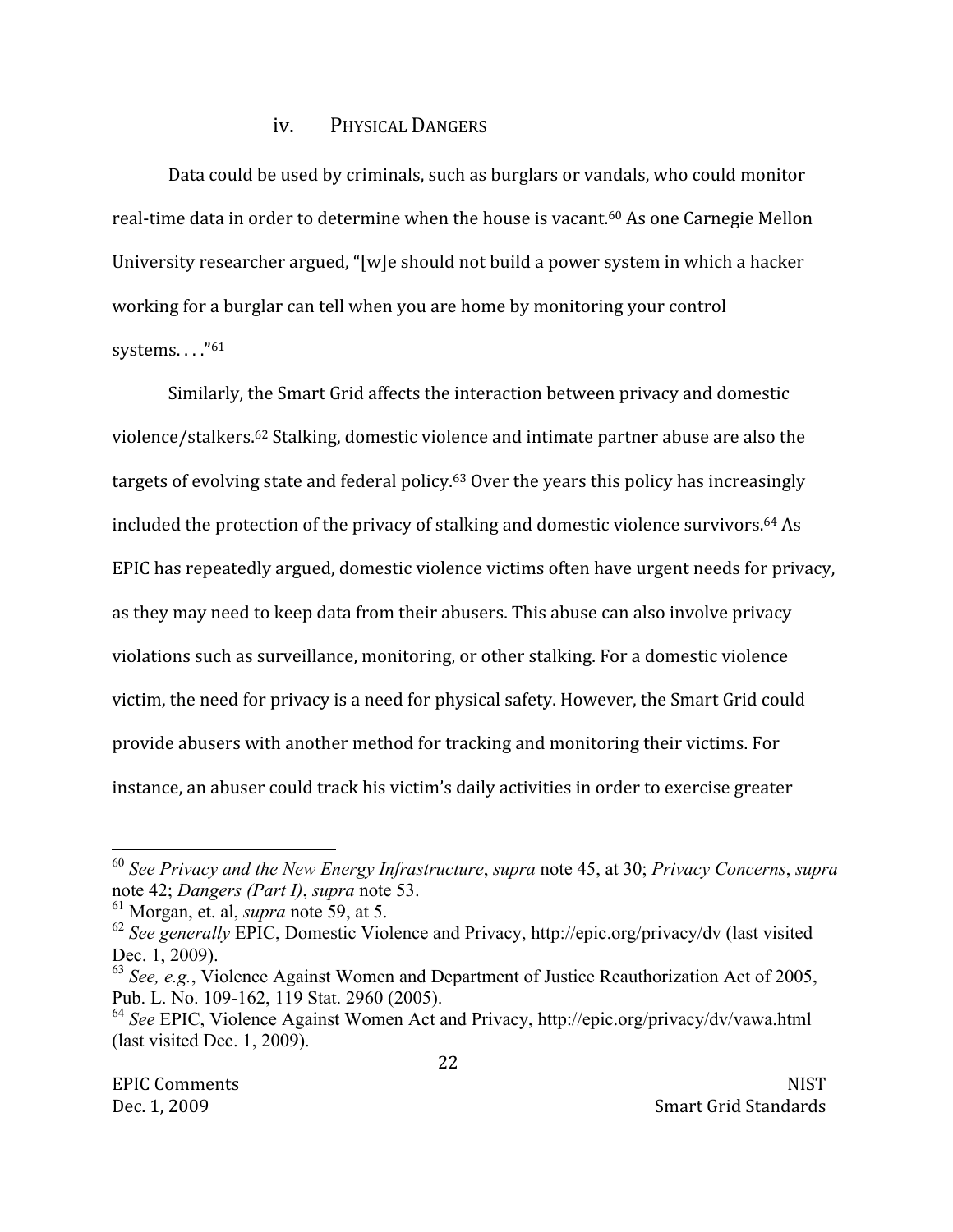control over her ability to contact the authorities or other aid. Similarly, the capabilities of the Smart Grid could affect even emancipated domestic abuse victims, as their former abusers may be able to relocate the victims using personal information transmitted through the Smart Grid.

### **MISUSE OF DATA**  $V_{\bullet}$

The massive amounts of data produced by the Smart Grid can potentially be misused by a number of parties—the power utilities themselves, authorized third parties such as marketing firms, or unauthorized third-parties such as identity thieves.

Power utilities themselves will likely be interested in conducting complex data mining analysis of Smart Grid data in order to make power distribution decisions. For instance, at the Tennessee Valley Authority (TVA), administrators estimate that they will have 40 terabytes of data by the end of 2010, and that 5 years of data will amount to roughly half a petabyte. <sup>65</sup> The TVA administrators are actively working to improve their ability to analyze the data, including through "complex data mining techniques."<sup>66</sup> Data mining of sensitive personal information raises serious privacy concerns.<sup>67</sup> For example, Total Information Awareness (TIA), developed by the Defense Advanced Research Projects Agency (DARPA), proposed to data mine wide swaths of information in order to detect

 $65$  Josh Patterson, Cloudera, The Smart Grid and Big Data: Hadoop at the Tennessee Valley *Authority (TVA)*, June 2, 2009, http://www.cloudera.com/blog/2009/06/02/smart-grid-big-datahadoop-tennessee-valley-authority-tva.

 $66$  Id.

 $67$  See EPIC, Terrorism (Total) Information Awareness, http://epic.org/privacy/profiling/tia (discussing government data mining of citizens' personal information) (last visited Dec. 1,  $2009$ ).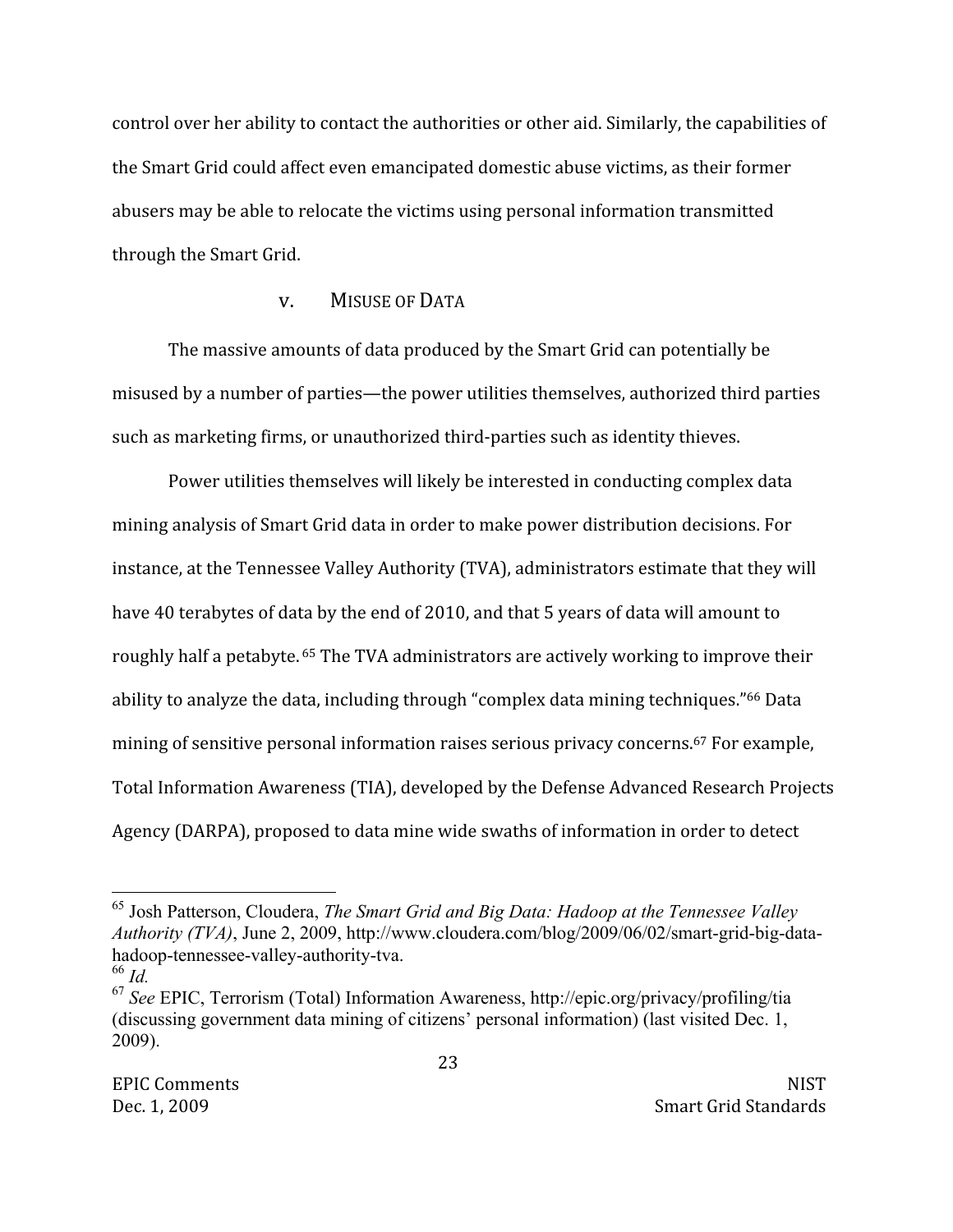terrorists.<sup>68</sup> However, privacy concerns led Congress to eliminate funding for the project, and the Technology and Privacy Advisory Committee of the Department of Defense issued a report<sup>69</sup> recommending that Congress pass laws to protect civil liberties when the government sifts through computer databases containing personal information. The data mining of sensitive personal information transmitted through the Smart Grid raises similar privacy concerns. Moreover, the TVA has explored using cloud computing resources to analyze and data mine the data, which raises a separate set of privacy concerns.<sup>70</sup>

Authorized third-parties may also be interested in using data collected through the Smart Grid. The real-time data streaming capabilities of the Smart Grid, in particular, implicate a separate group of privacy risks. Just as appliance manufacturers and insurance companies may want access to appliance usage data, marketing and advertising firms may want access to the data—particularly real-time data—in order to target marketing more precisely.<sup>71</sup> However, power usage data, as discussed, can reveal intimate behavioral information; providing that information to third-party marketing and advertising firms surreptitiously would be a repugnant invasion of privacy.

The misuse of Smart Grid data is further exacerbated by the possibility of combining Smart Grid data with other data sources. For example, Google PowerMeter collects data on

 $68$  See id.

 $^{69}$  Department of Defense, Safeguarding Privacy in the Fight Against Terrorism (2004), *available at http://www.epic.org/privacy/profiling/tia/tapac report.pdf.* 

 $^{70}$  See EPIC, Cloud Computing, http://epic.org/privacy/cloudcomputing (last visited Dec. 1,  $2009$ ).

 $71$  See Privacy and the New Energy Infrastructure, supra note 45, at 45; Privacy Concerns, supra note 42; Dangers (Part I), supra note 53.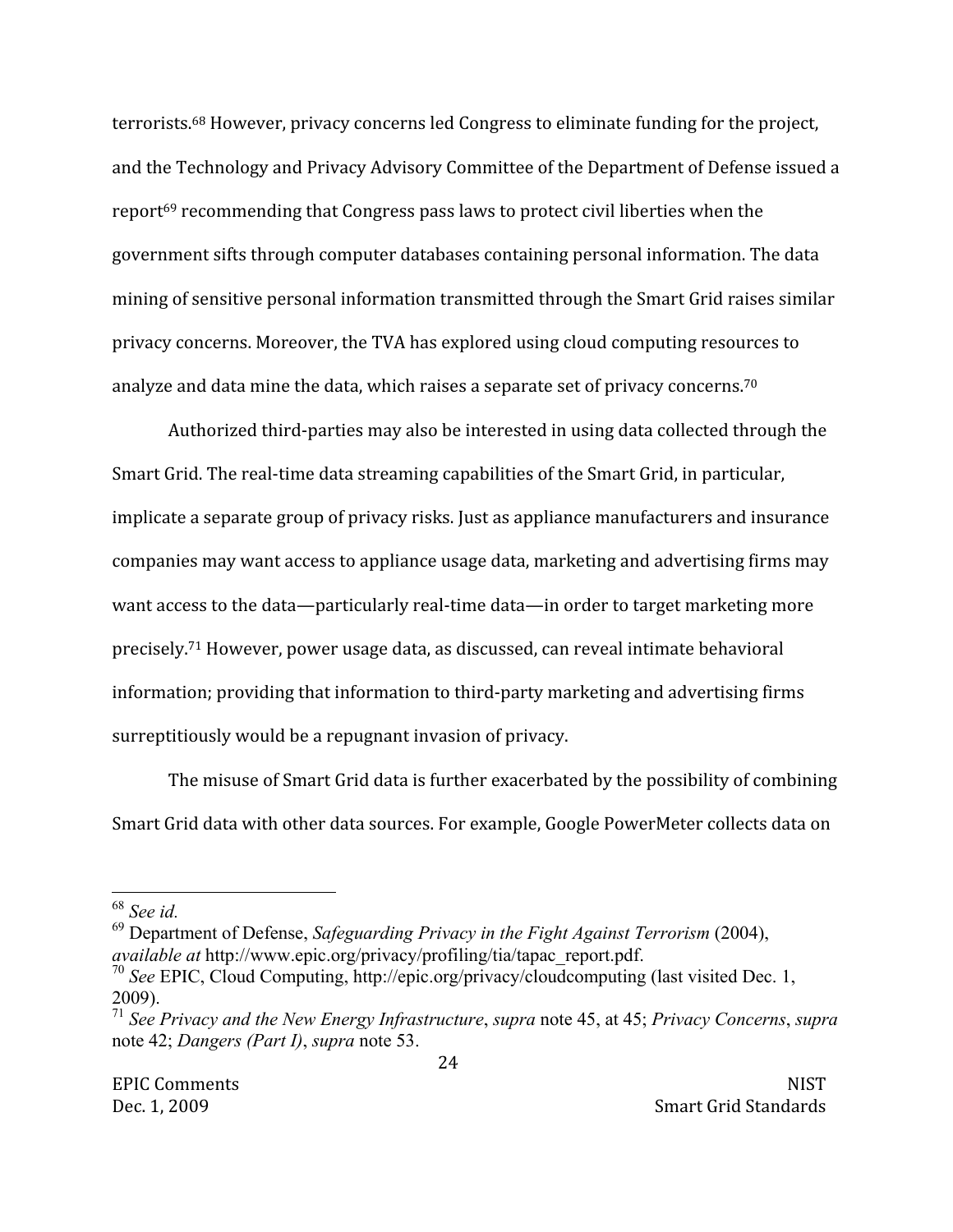home energy consumption.<sup>72</sup> This technology raises the obvious possibility that Google will combine consumer information about power consumption with Google's preexisting ability to record, analyze, track and profile the activities of Internet users.<sup>73</sup> Such new business models also raise significant antitrust concerns.<sup>74</sup>

Unauthorized third-parties will likely also be interested in misusing Smart Grid data, for many of reasons already discussed, such as identity theft or burglary. Indeed, those risks remain if even residual data is stored on Smart Grid meters. If data on Smart Grid meters are not properly removed, residual data could reveal information regarding the activities of the previous users of the meter. <sup>75</sup> Thus, the Smart Grid should be designed to avoid the unnecessary retention of PII. Moreover, the prospect of remote access to Smart Grid data could lead to unauthorized access and misuse of the data. Many companies and government agencies provide employees and contractors with remote access to their networks through organization-issued computing devices. Remote access to Smart Grid customer information or utility usage data should be prohibited except for service provision and maintenance. The misuse of Smart Grid data could also harm consumers' reputations in many different ways. The collection and sharing of Smart Grid data could cause unwanted publicity and/or embarrassment. Moreover, public aggregated searches of

 $^{72}$  Google PowerMeter, http://www.google.org/powermeter (last visited Dec. 1, 2009).

<sup>&</sup>lt;sup>73</sup> See generally EPIC, Privacy? Proposed Google/DoubleClick Merger,

http://epic.org/privacy/ftc/google (last visited Dec. 1, 2009).

 $^{74}$  Cf. Statement of Interest of the United States of America Regarding Proposed Class Settlement, The Author's Guild, Inc., et al. v. Google, Inc., No. 05 Civ. 8136 (DC), at 16-26 (S.D.N.Y. Sep. 28, 2009) (Department of Justice arguing that the proposed settlement regarding Google Books "may be inconsistent with antitrust law"). See generally EPIC, Google Books Settlement and Privacy, http://epic.org/privacy/googlebooks (last visited Dec. 1, 2009). <sup>75</sup> See Privacy Concerns, supra note 42.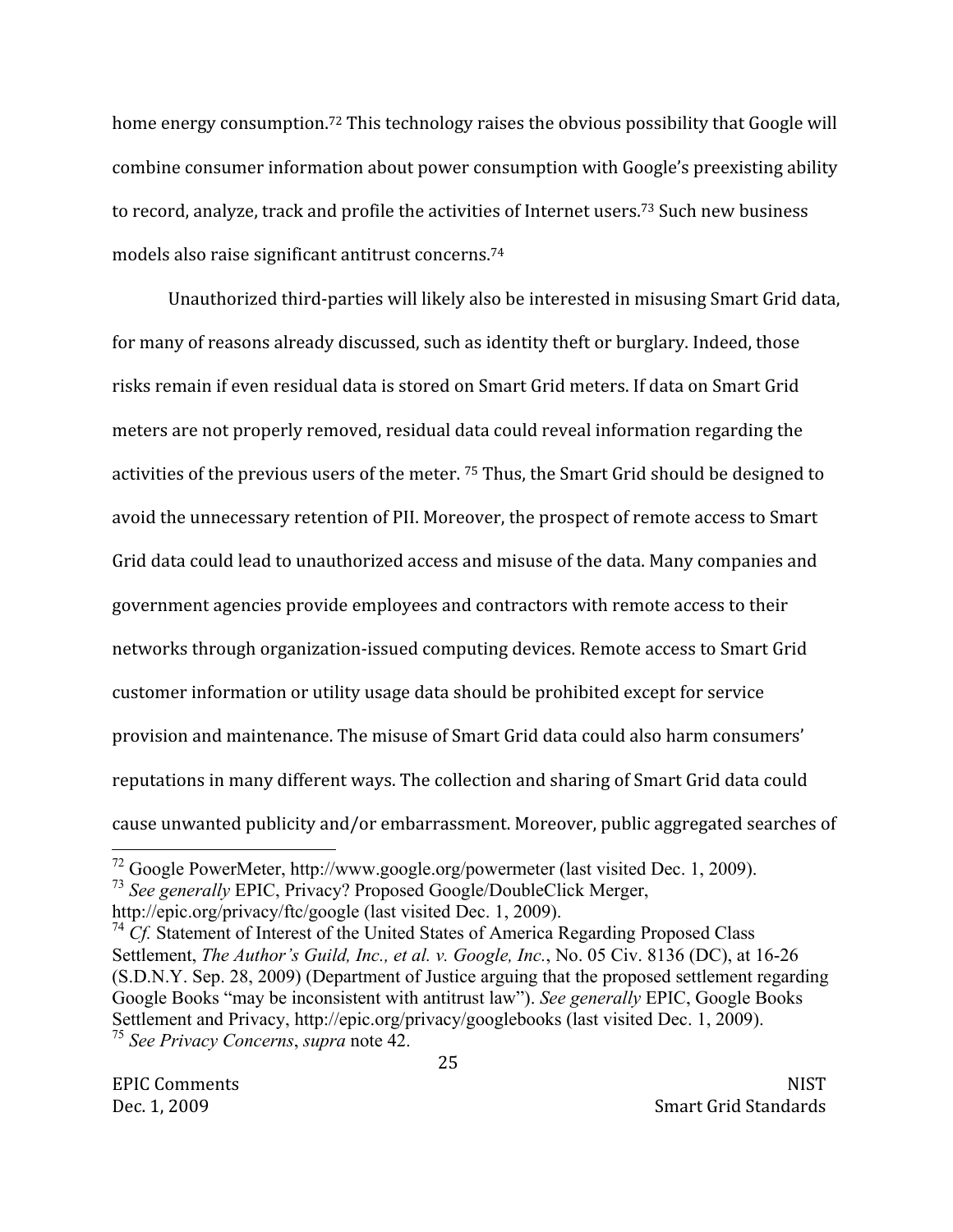Smart Grid data could reveal individual behaviors. Finally, the aforementioned data aggregation and data mining activity could permit publicized privacy invasions. Thus, NIST must be of the potential reputational harms presented by the Smart Grid.

#### $III.$ EPIC RECOMMENDATIONS ON HOW TO MAKE THE SMART GRID PRIVACY SMART

#### NIST'S APPROACH IS INSUFFICIENT a.

NIST's Cyber Security Strategy report properly recognizes that one of the risks posed by the Smart Grid is the "[p]otential for compromise of data confidentiality, include the breach of customer privacy."76 Within the rubric of potential risks to customer privacy, NIST conducted a Privacy Impact Assessment, examining the "privacy implications and related information security safeguards within the planned U.S. Smart Grid, particularly issues involved with consumer-to-utility data items collected and how they are used."77

NIST concluded that "[t]he results of a high-level PIA of the consumer-to-utility metering data sharing portion of the Smart Grid reveal that significant areas of concern must be addressed within each localized region of the Smart Grid."78 More specifically, NIST found that the "lack of consistent and comprehensive privacy policies, standards and supporting procedures throughout the states, government agencies, utility companies and supporting entities that will be involved with Smart Grid management and information collection and use creates a privacy risk that needs to be addressed."79

<sup>&</sup>lt;sup>76</sup> Cyber Security Strategy, *supra* note 2, at 2.

 $77$  *Id.* at 8.

 $78$   $\overline{Id}$ .

 $^{79}$  *M*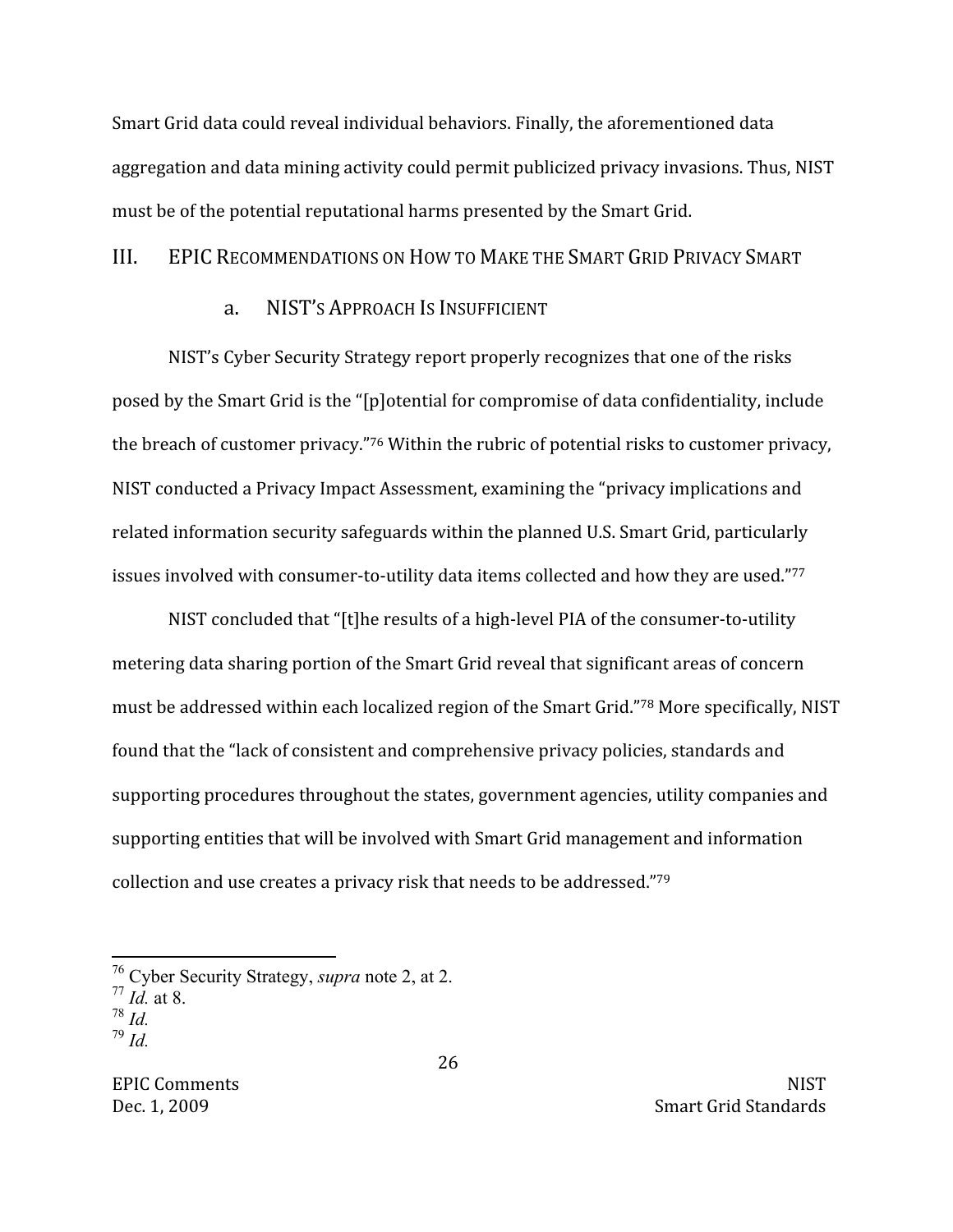NIST then identified ten principles "as a starting point for the development of appropriate protections for PII collected and/or used within the Smart Grid."80 However, several of the principles are flawed, and NIST relies too heavily on the discredited notice and consent model of privacy protection. This comment proposes ways to strengthen NIST's recommendations for privacy protection in the Smart Grid environment.

# **ADOPT FAIR INFORMATION PRACTICES**  $h_{-}$

PII activity should, as mentioned, be limited to a permitted and specified purpose. EPIC agrees that "only the minimum amount of data necessary for the utility companies to use for energy management and billing should be collected."<sup>81</sup> EPIC also agrees that treatment of information must conform to fair information practices. However, NIST should specify that those practices match the practices identified in the HEW Report<sup>82</sup> and the OECD Privacy Guidelines.<sup>83</sup> As discussed, the HEW Report established fair information practices, based on five principles:

(1) There must be no personal data record-keeping systems whose very existence is secret. (2) There must be a way for a person to find out what information about the person is in a record and how it is used. (3) There must be a way for a person to prevent information about the person that was obtained for one purpose from being used or made available for other purposes without the person's consent. (4) There must be a way for a person to correct or amend a record of identifiable information about the person. (5) Any organization creating, maintaining, using, or disseminating records of

**EPIC Comments** Dec. 1, 2009

**NIST** Smart Grid Standards

 $80$  *Id.* at 9.

 $^{81}$  *Id.* at 12.

<sup>&</sup>lt;sup>82</sup> HEW Report, supra note 13.

<sup>&</sup>lt;sup>83</sup> OECD Privacy Guidelines, *supra* note 18.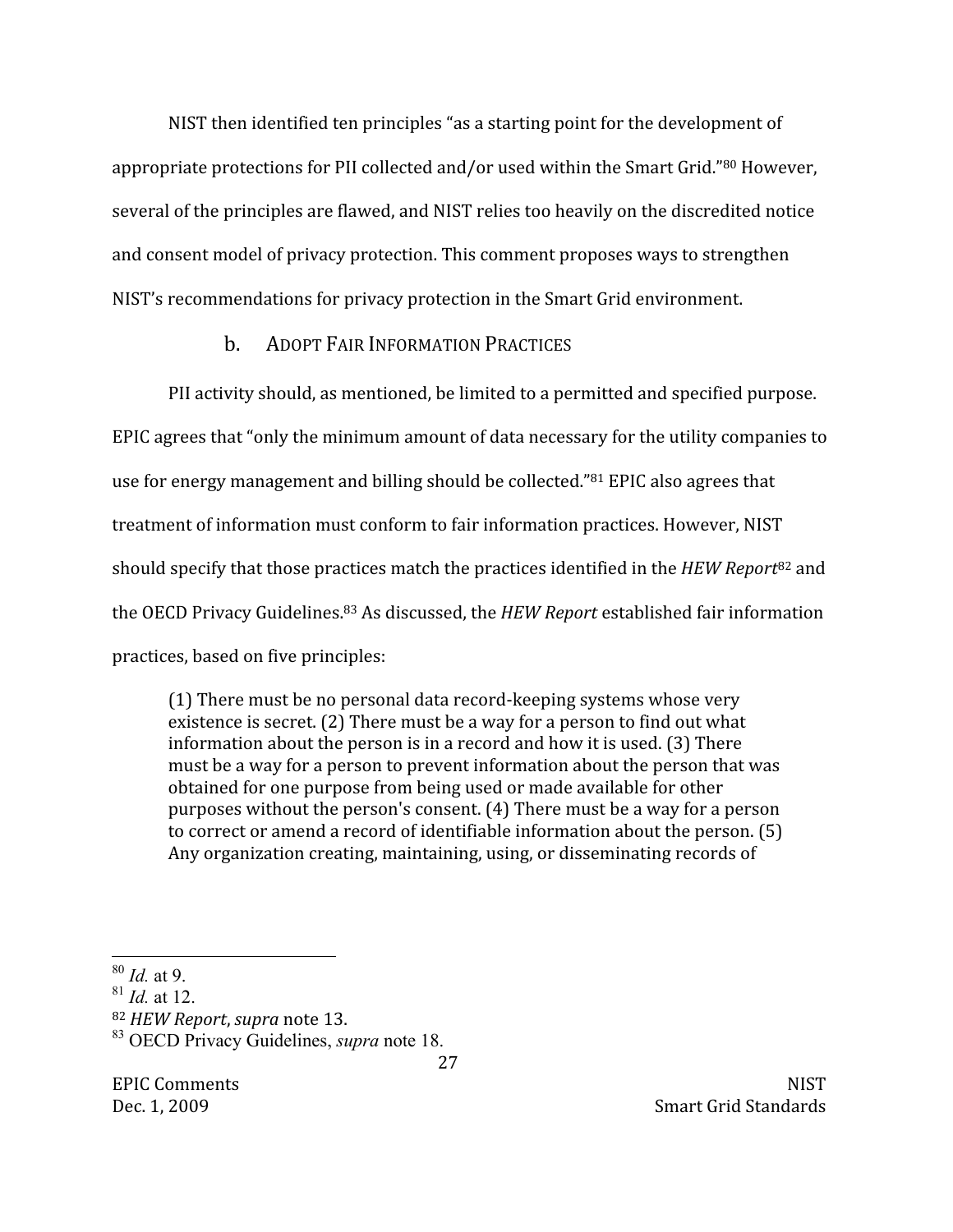identifiable personal data must assure the reliability of the data for their intended use and must take precautions to prevent misuses of the data. 84

Similarly, the OECD Privacy Guidelines established eight principles for data

protection that are widely used as the benchmark for assessing privacy policies and

legislation: Collection Limitation; Data Quality; Purpose Specification; Use Limitation;

Security Safeguards; Openness; Individual Participation; and Accountability.<sup>85</sup> The

treatment of Smart Grid information should conform to those practices in the following

manner:

| <b>OECD Privacy Principle</b>                                                                         | <b>Corresponding Smart Grid Principle</b>                                                |
|-------------------------------------------------------------------------------------------------------|------------------------------------------------------------------------------------------|
| <b>Collection Limitation:</b><br>There should be limits to the collection of                          | Smart Grid service providers should limit<br>collection of consumers' personal data; any |
| personal data; any such data collected                                                                | such data collected should be obtained by                                                |
| should be obtained by lawful means and<br>with the consent of the data subject, where<br>appropriate. | lawful means and with the consent of the<br>consumer, where appropriate. <sup>86</sup>   |
| Data Quality:                                                                                         | Data collected by Smart Grid service                                                     |
| Collected data should be relevant to a                                                                | providers should be relevant to a specific                                               |
| specific purpose, and be accurate, complete,                                                          | purpose, and be accurate, complete, and up-                                              |
| and up-to-date.                                                                                       | to-date.                                                                                 |
| <b>Purpose Specification:</b>                                                                         | The purpose for collecting Smart Grid data                                               |
| The purpose for collecting data should be                                                             | should be settled at the outset.                                                         |
| settled at the outset.                                                                                |                                                                                          |
| Use Limitation:                                                                                       | The use of Smart Grid personal data ought                                                |
| The use of personal data ought be limited to                                                          | be limited to specified purposes, and data                                               |
| specified purposes, and data acquired for                                                             | acquired for one purpose ought not be used                                               |
| one purpose ought not be used for others.                                                             | for others.                                                                              |
| <b>Security Safeguards:</b>                                                                           | Smart Grid data must be collected and                                                    |

<sup>84</sup> HEW Report, supra note 13, at xx-xxi.

<sup>&</sup>lt;sup>85</sup> OECD Privacy Guidelines, *supra* note 18.

<sup>&</sup>lt;sup>86</sup> "Consent" is widely understood as "any freely given specific and informed indication of a data subject's wishes by which the data subject signifies his agreement to personal data relating to him being processed." European Union Data Protection Directive, *reprinted in* The Privacy Law Sourcebook 450 (Marc Rotenberg ed., 2004).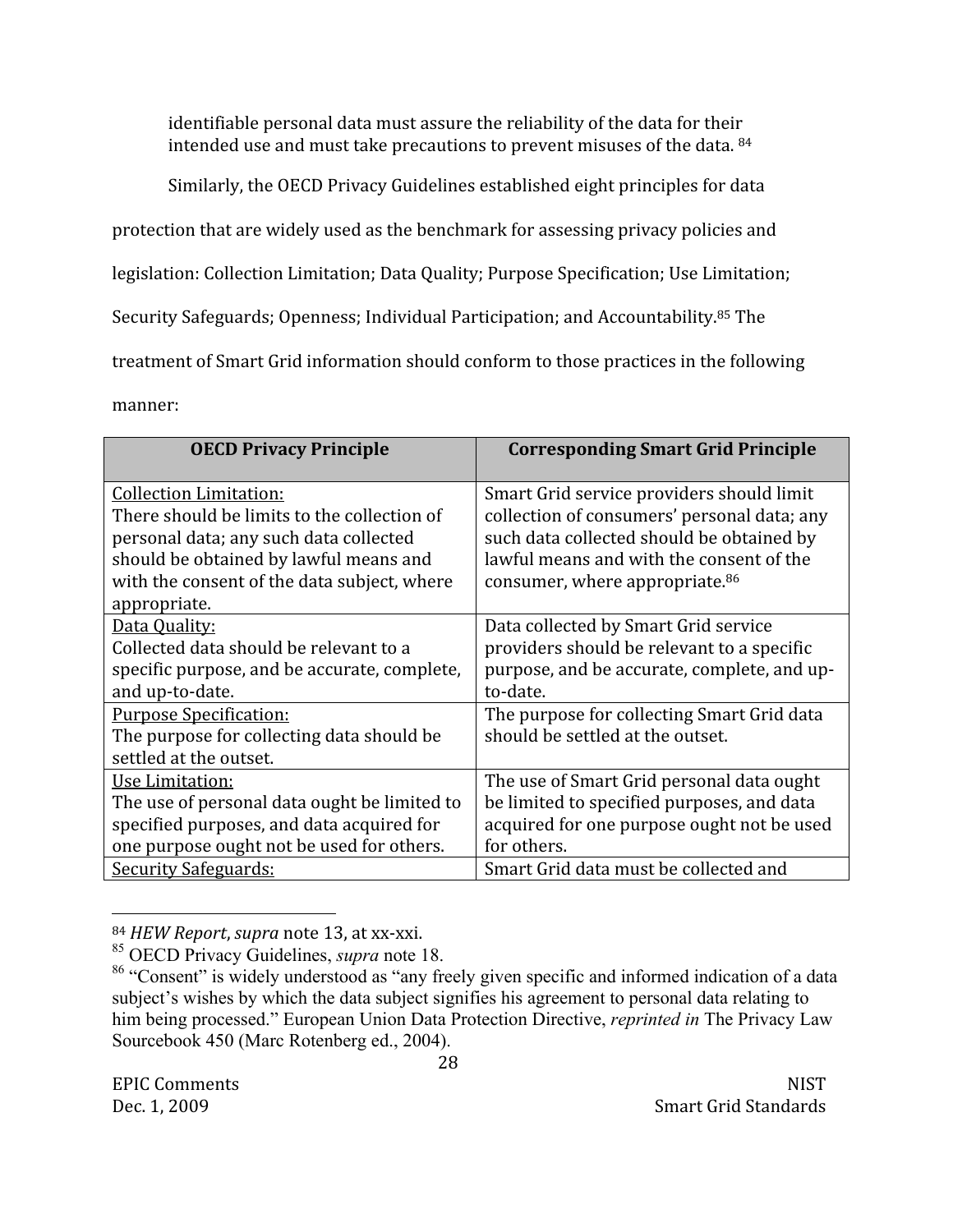| Data must be collected and stored in a way    | stored in a way reasonably calculated to      |
|-----------------------------------------------|-----------------------------------------------|
| reasonably calculated to prevent its loss,    | prevent its loss, theft, or modification.     |
| theft, or modification.                       |                                               |
| Openness:                                     | There should be a general position of         |
| There should be a general position of         | transparency with respect to the practices of |
| transparency with respect to the practices of | handling Smart Grid data.                     |
| handling data.                                |                                               |
| <b>Individual Participation:</b>              | Smart Grid consumers should have the right    |
| Individuals should have the right to access,  | to access, confirm, and demand correction of  |
| confirm, and demand correction of their       | their personal data.                          |
| personal data.                                |                                               |
| Accountability:                               | Those in charge of handling Smart Grid data   |
| Those in charge of handling data should be    | should be responsible for complying with      |
| responsible for complying with the            | the principles of the privacy guidelines.     |
| principles of the privacy guidelines.         |                                               |

Moreover, NIST should require enforcement of the guidelines in accordance with the HEW Report.<sup>87</sup> NIST should recommend enforcement mechanisms, such as civil and criminal penalties, injunctions and private rights of action. By specifying the parameters and enforcement of the fair information practices, NIST can require actual conformance, rather than loosely requiring treatment to "conform."

Several of the principles proposed by NIST reflect the FIPs contained in the HEW

Report and the OECD Privacy Guidelines, which is commendable. However, the NIST

guidelines also propose other principles that could be strengthened or improved upon.

ESTABLISH INDEPENDENT PRIVACY OVERSIGHT  $C_{\bullet}$ 

The Cyber Security Strategy proposes that "[a]n organization should formally appoint personnel to ensure that information security and privacy policies and practices exist and are followed. Documented requirements for regular training and ongoing

<sup>87</sup> HEW Report, supra note 13, at xxiii.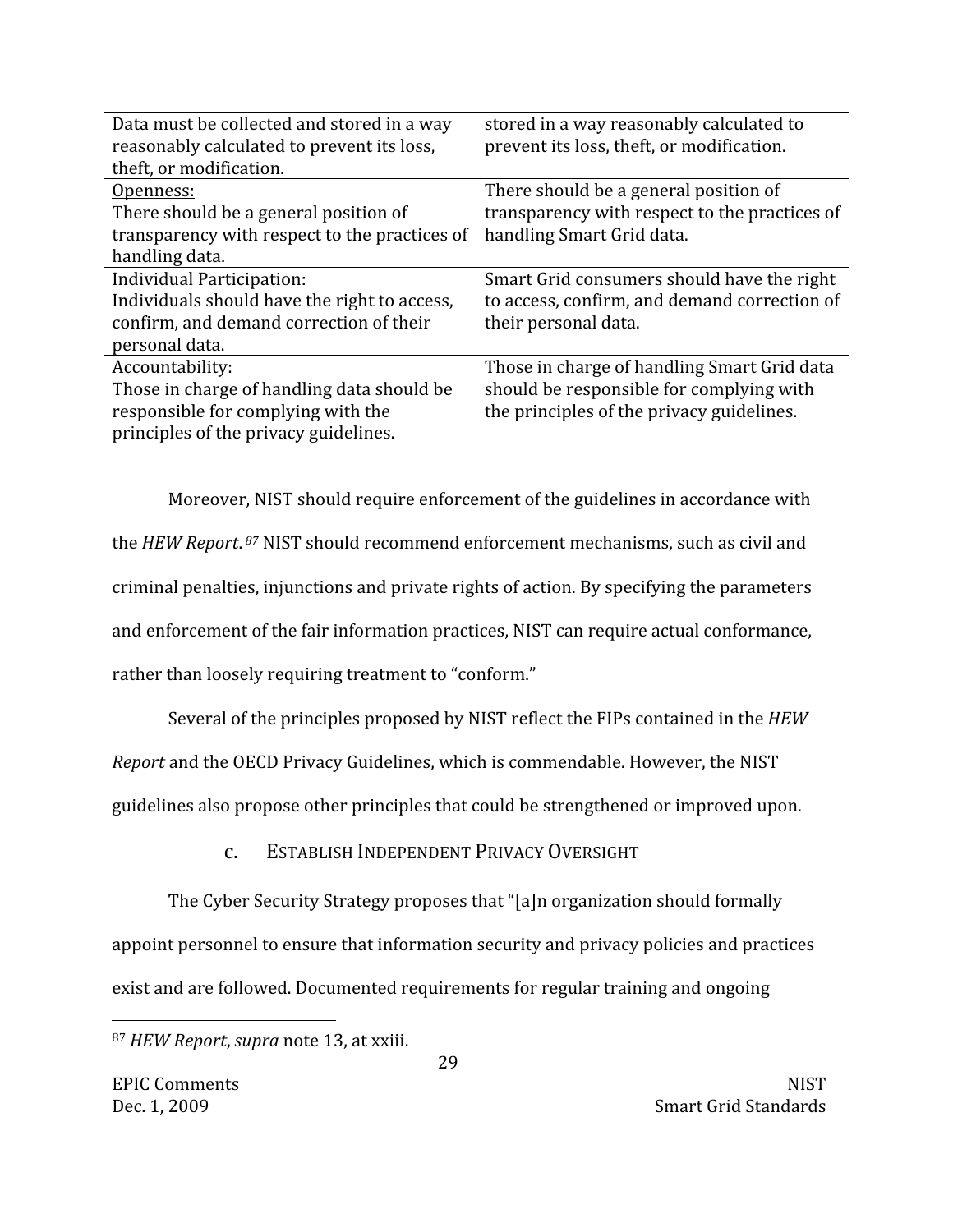awareness activities should exist and be followed. Audit functions should be present to monitor all data accesses and modifications. "88

It is essential to ensure that information security and privacy policies and practices exist and are followed. NIST proposes that "[d] ocumented requirements for regular privacy training and ongoing awareness activities for all utilities, vendors and other entities with management responsibilities throughout the Smart Grid should be created implemented, and compliance enforced." However, it may be insufficient for organizations to simply provide privacy training to their employees or even to appoint dedicated privacy officers with audit functions.

For example, in an analogous situation, despite the training and audit authority conferred to the Chief Privacy Office of the Department of Homeland Security, that office has proven to be impotent, powerless to effectively protect privacy. On a range of issues, from whole body imaging to suspicionless electronic border searches, the Chief Privacy Officer for DHS has failed to fulfill her statutory obligations.<sup>89</sup> Accordingly, EPIC and other privacy and civil liberties groups have called for Congress to consider the establishment of alternative oversight mechanisms, including the creation of an independent office.<sup>90</sup> Without such an independent office,<sup>91</sup> it would be impossible to ensure the proper

89 See EPIC, Department of Homeland Security Chief Privacy Office and Privacy, http://epic.org/privacy/dhs-cpo.html (last visited Dec. 1, 2009).

 $^{90}$  Letter from EPIC, et al., to Representatives Bennie G. Thompson and Peter T. King (Oct. 23, 2009), available at http://epic.org/security/DHS\_CPO\_Priv\_Coal\_Letter.pdf. <sup>91</sup> See, e.g., European Commission, Data Protection - National Commissioners,

http://ec.europa.eu/justice\_home/fsj/privacy/nationalcomm/index\_en.htm (last visited

<sup>&</sup>lt;sup>88</sup> Cyber Security Strategy, *supra* note 2, at 9.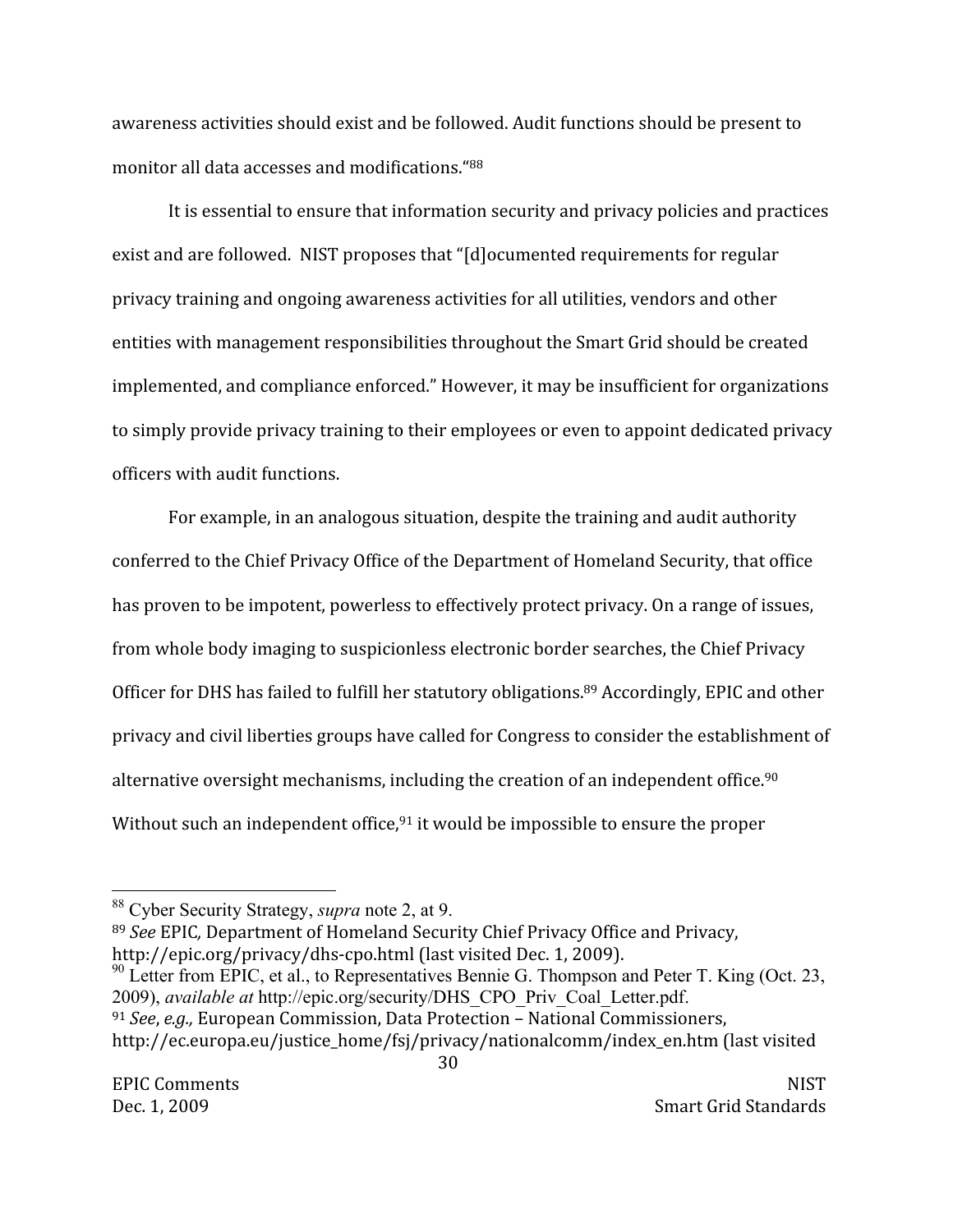protection of privacy rights, because the decisions of the Chief Privacy Officer would continue to be subject to the oversight of the Secretary and the rest of the Executive hranch

Similarly, for Smart Grid organizations to appoint privacy personnel or simply train existing personnel would be an ineffective solution that would only serve to preclude the possibility of creating an independent position with actual authority to protect privacy. The better solution is simple – NIST should recommend that an independent Privacy Office. with completely independent authority be established, with power over all entities associated with the Smart Grid.

> **ABANDON THE NOTICE AND CONSENT MODEL**  $\mathbf{d}$

The NIST principles rely heavily on the notice and consent model:

A clearly-specified notice should exist to describe the purpose for the collection, use, retention, and sharing of PII. Data subjects should be told this information at or before the time of collection....

The organization should describe the choices available to individuals and obtain explicit consent if possible, or implied consent when this is not feasible, with respect to the collection, use, and disclosure of their PII.92

As a threshold matter, the purposes for which PII can be collected, used, retained, or

shared should be severely restricted. The purposes for which PII can be collected, used,

retained, or shared should be severely restricted. It is insufficient to simply require

http://www.priv.gc.ca/index\_e.cfm (last visited Dec. 1, 2009); Office of the Privacy Commissioner for Personal Data, Hong Kong, http://www.pcpd.org.hk (last visited Dec. 1, 2009).

**EPIC Comments** Dec. 1, 2009

**NIST** Smart Grid Standards

Dec. 1, 2009); Office of the Privacy Commissioner of Canada,

<sup>&</sup>lt;sup>92</sup> Cyber Security Strategy, *supra* note 2, at 9.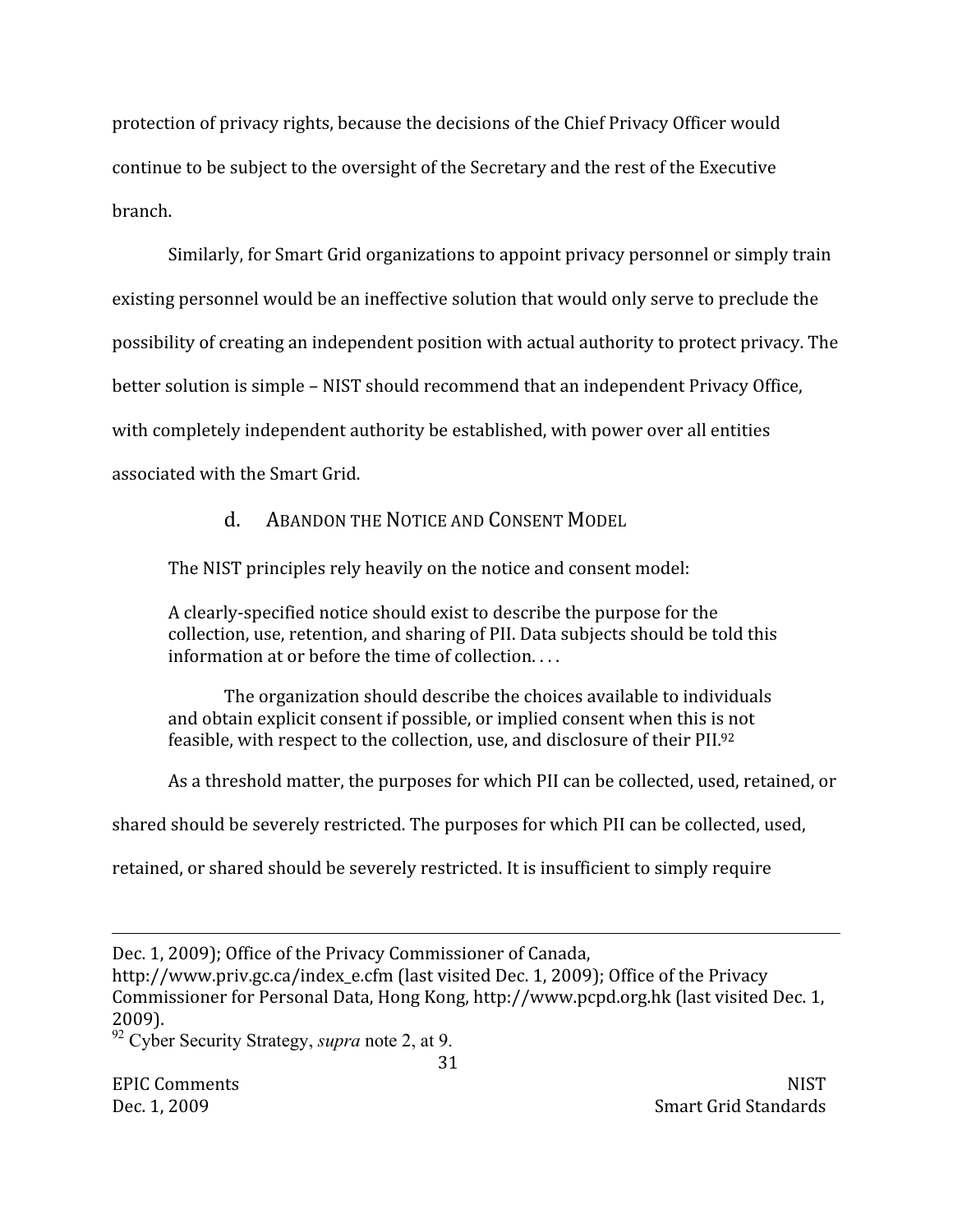authorities or organizations to have a nebulous "purpose," as anything from "improved marketing" to "government surveillance" could qualify. NIST should recommend that a formal rulemaking be established so that service providers establish a concrete set of approved purposes for which PII activity is permitted. That list of approved purposes should be very limited, and only purposes essential to the functioning of the Smart Grid should be permitted.

Once permissible purposes are established, data subjects should always be informed of the purpose of any collection, use, retention, or sharing of any PII. However, the "notice" and consent" model is fundamentally flawed and should not be relied upon to excuse or justify any PII activity. As David Vladeck, Director of the Bureau of Consumer Protection at the Federal Trade Commission, recently acknowledged, the model simply does not function as intended:

[The notice and consent model] may have made sense in the past where it was clear to consumers what they were consenting to, that consent was timely, and where there would be a single use or a clear use of the data. That's not the case today. Disclosures are now as long as treatises, they are written by lawyers - - trained in detail and precision, not clarity - - so they even sound like treatises, and like some treatises, they are difficult to comprehend, if they are read at all. It is not clear that consent today actually reflects a conscious choice by consumers. It is not clear that consent today actually reflects a conscious choice by consumers.<sup>93</sup>

Indeed, in EPIC's testimony before the United States Senate Committee on

Commerce, Science and Transportation, Marc Rotenberg argued that "[s]olutions which

<sup>&</sup>lt;sup>93</sup> David Vladeck, Privacy: Where do we go from here?, Speech to the International Conference of Data Protection and Privacy Commissioners, Nov. 6, 2009, available at http://www.ftc.gov/speeches/vladeck/091106dataprotection.pdf.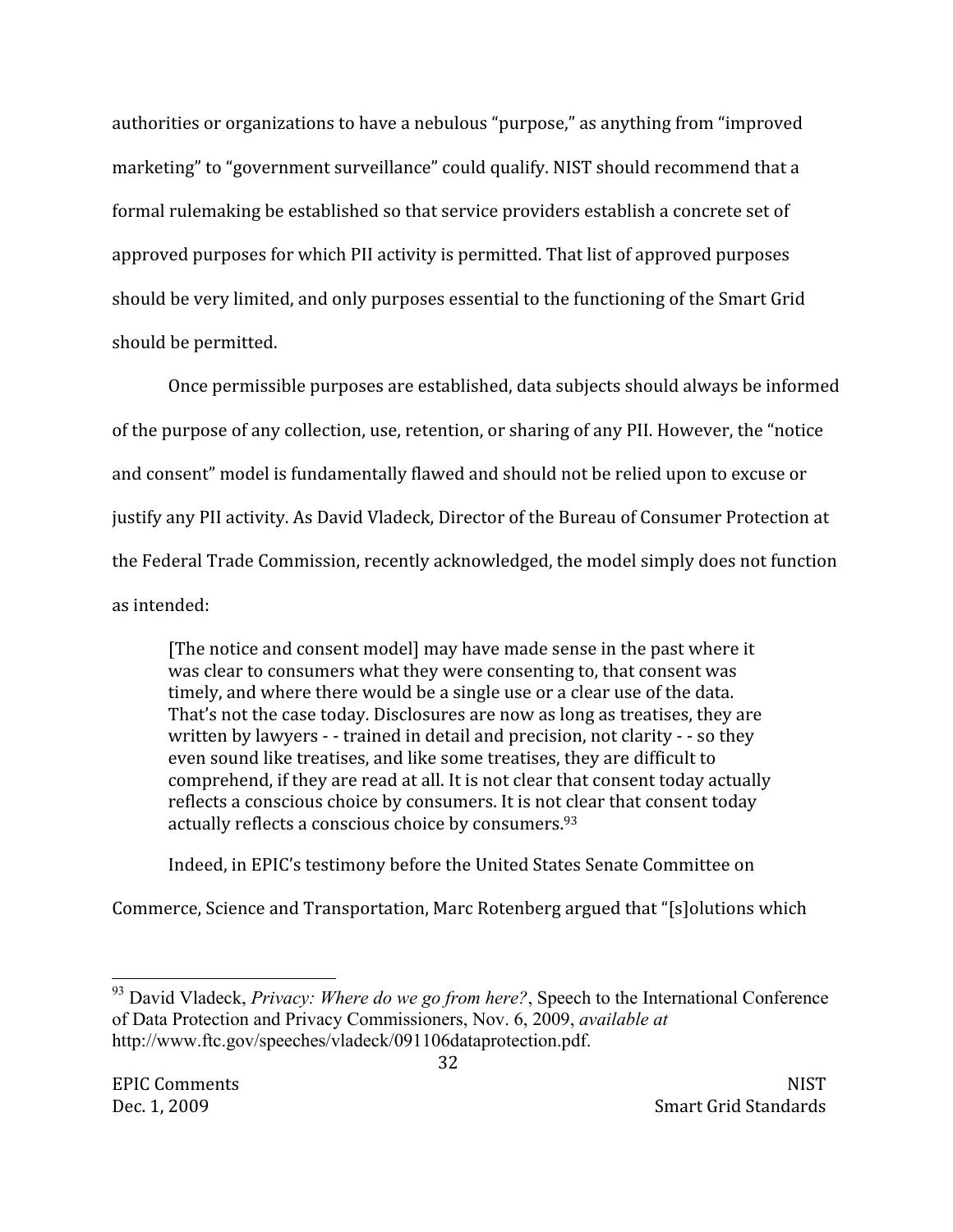rely on simple notice and consent will not adequately protect users."94 In an analogous context – notice and consent in online agreements, the failures of the model become more obvious. A recent survey of California consumers showed that they fundamentally misunderstand their online privacy rights.<sup>95</sup> In two separate surveys almost 60% of consumers incorrectly believed that the presence of "privacy policy" meant that their privacy was protected.<sup>96</sup> In a different survey, 55% of participants incorrectly believed that the presence of a privacy policy meant that websites could not sell their address and purchase information.

Users also routinely click through notices. The Pew Internet and American Life

Project found that 73% of users do not always read agreements, privacy statements or

other disclaimers before downloading or installing programs.<sup>97</sup> In such an environment,

merely giving notice to users before collecting their sensitive information fails to

adequately protect privacy in the way consumers expect.

Consumer data should instead receive substantive and ongoing protection.

Especially because of the pervasiveness of the proposed nation-wide Smart Grid, choice

and consent of individuals' is severely restricted. In all likelihood, individuals who wish to

<sup>&</sup>lt;sup>94</sup> Impact and Policy Implications of Spyware on Consumers and Businesses: Hearing Before the S. Comm. on Commerce, Science, and Transportation, 110th Cong. (2008) (statement of Marc Rotenberg, President, EPIC).

<sup>&</sup>lt;sup>95</sup> Joseph Turow, et al., Consumers Fundamentally Misunderstand the Online Advertising Marketplace (Oct. 2007), available at

http://groups.ischool.berkeley.edu/samuelsonclinic/files/annenberg samuelson advertising.pdf.  $^{96}$  *Id.* at 1.

 $97$  Pew Internet & American Life Project, Spyware: The Threat of Unwanted Software Programs is Changing the way People use the Internet, 6 (July 2005), available at http://pewinternet.org/pdfs/PIP Spyware Report July 05.pdf.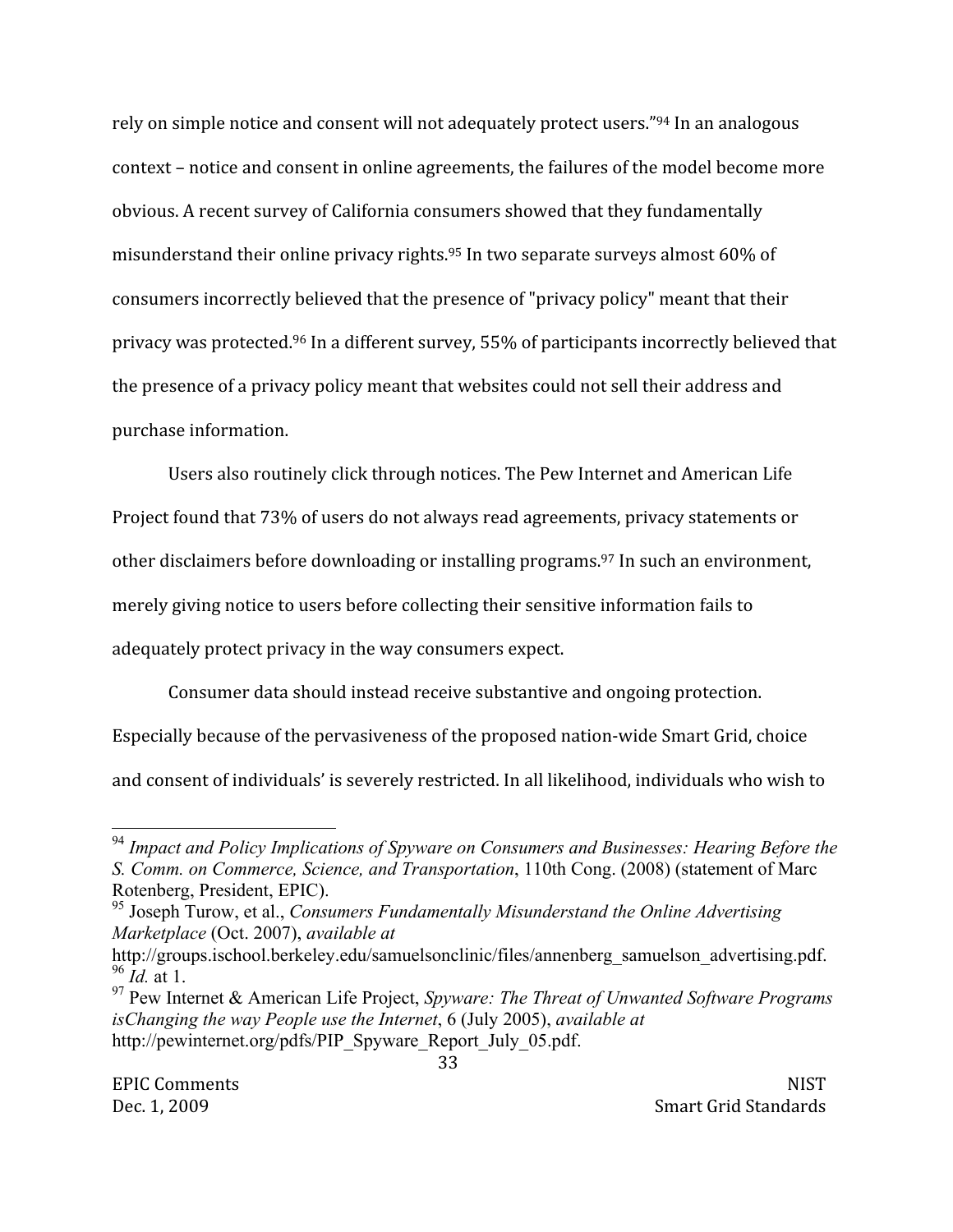receive electricity will have little or no choice but to comply with policies that require the disclosure of PII. For authorities or organizations to obtain the consent of individuals would be nearly meaningless, as the power dynamic is fatally skewed. Information should be kept securely, and users should have the ability to know what data about them is being kept, who it has been shared with, and to withdraw consent for the holding of this data. Further, data should only be collected and kept for specified purposes. Authorities and organizations must limit the collection, use, retention and sharing of PII in the first instance, rather than relying on hollow consents to justify more data collecting activity.

> **IMPOSE MANDATORY RESTRICTIONS ON USE AND RETENTION OF DATA**  $e_{1}$

NIST must ensure that restrictions on the use and retention of data is mandatory, not aspirational. The NIST guidelines propose that: "Information should only be used or disclosed for the purpose for which it was collected, and should only be divulged to those parties authorized to receive it....PII should only be kept as long as is necessary to fulfill the purposes for which it was collected."98

It is insufficient to simply say that information should be used or disclosed only for a permitted purpose. Instead, NIST must *require* organizations to follow those policies, and must provide the authorities with the power to enforce them.

Furthermore, it is inadequate to permit PII to be retained "as long as is necessary to fulfill the purposes for which it was collected." That standard is entirely too lenient, and it would permit organizations too much leeway to retain information whenever they deem it

34

<sup>&</sup>lt;sup>98</sup> Cyber Security Strategy, *supra* note 2, at 12.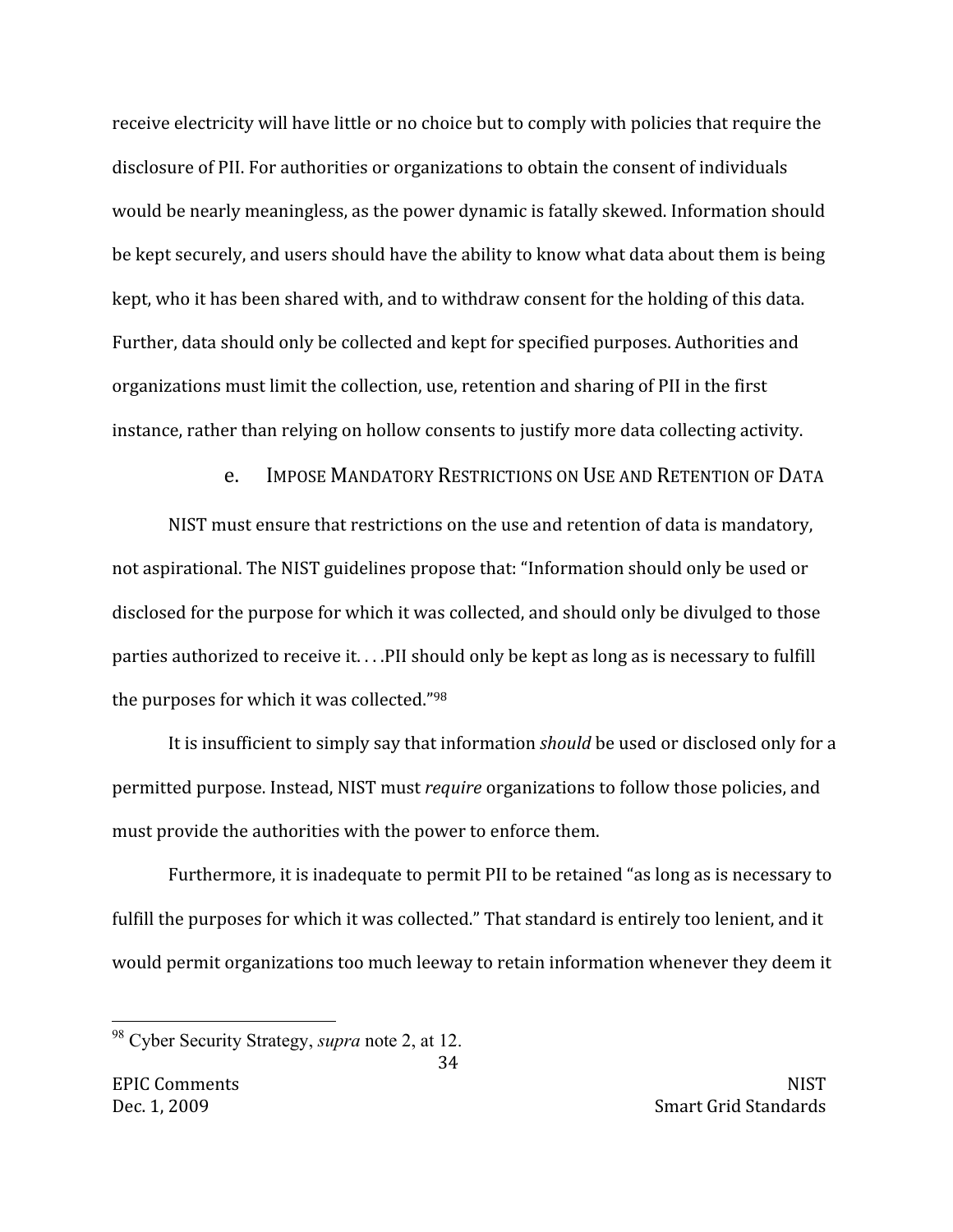necessary. Instead, NIST should set expiration dates on PII so that PII can be retained only for a certain period of time.<sup>99</sup> The length of time could vary based on the type of PII and the purpose for which it was collected. A concrete expiration date would make the system more transparent for consumers, as they would be more aware of the lifespan of their data.

NIST should also implement role-based access control to Smart Grid data. NIST has done significant work on the topic of role-based access control to computer records and systems. In this context, role-based access control protocols should strictly manage when, where, who and how PII in Smart Grid data is accessed. Access to PII, including electricity usage, should be limited to the function of the position an individual fills within the Smart Grid service delivery and billing relationship. Graduated levels of access should be based on responsibilities for providing Smart Grid FIPs and service provision purposes. Access should be monitored by log files and auditing of access use and resolution of issues related to customer service and proper operation of the Smart Grid.

Finally, NIST should explicitly address law enforcement access to Smart Grid data and should ensure that their access complies with the strictures of the Fourth Amendment. As discussed,<sup>100</sup> the Supreme Court in Kyllo v. United States addressed the interaction between the Fourth Amendment and the monitoring of electrical use, holding that the police could not use thermal imaging equipment, which was not in general public use, "to explore details of the home that would previously have been unknowable without physical

 $99$  See Viktor Maver-Schönberger, Delete: the virtue of forgetting in the digital age (2009) (arguing that digital information should have expiration dates, which will enable people to both control the sharing of information with others, as well as be more aware of the "finiteness of information).

 $100$  See supra, notes 9-12.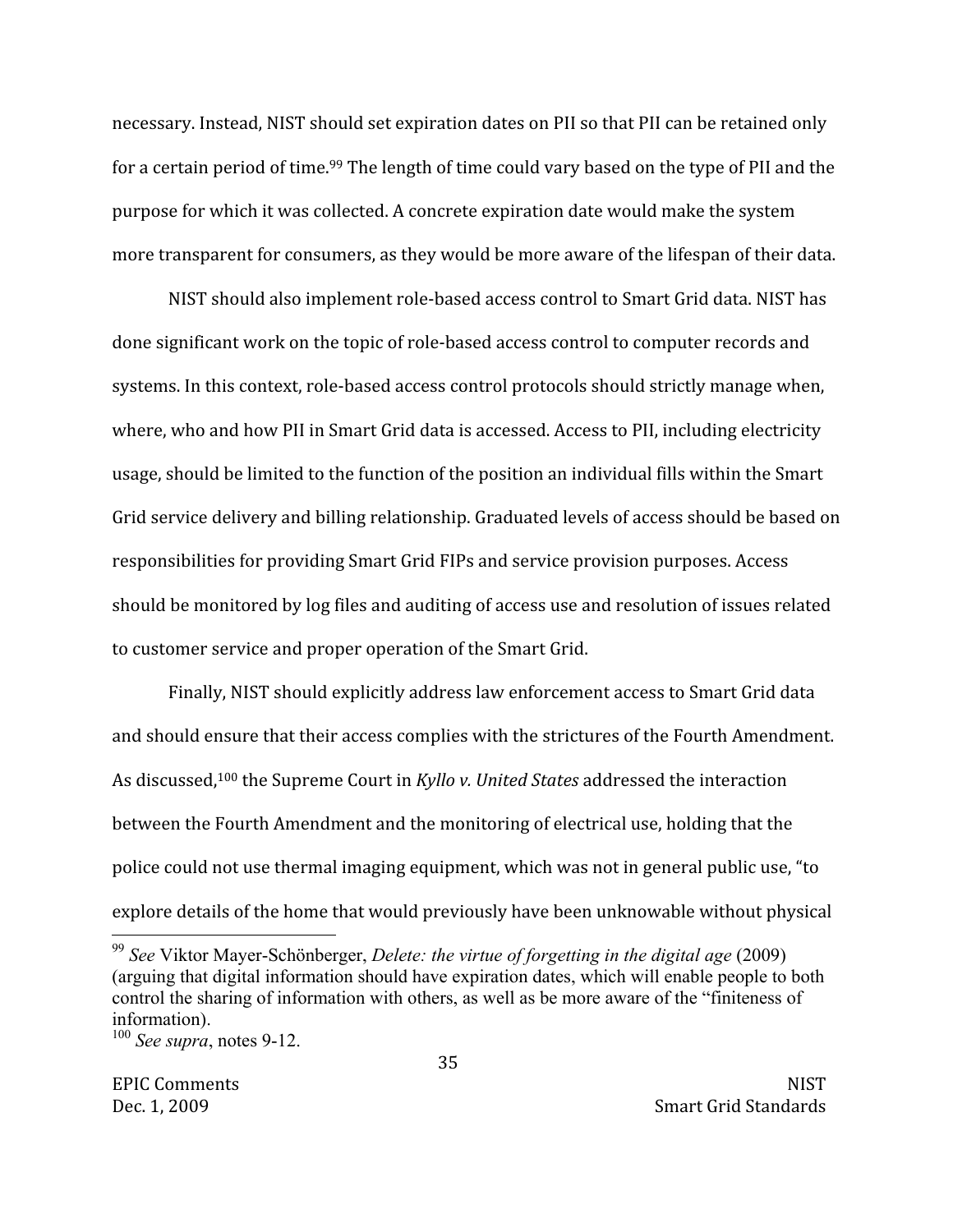intrusion," without first obtaining a search warrant.<sup>101</sup> As the Court recognized, "At the very core' of the Fourth Amendment 'stands the right of a man to retreat into his own home and there be free from unreasonable governmental intrusion."<sup>102</sup> Similarly, in the Smart Grid context, NIST should make clear that the Fourth Amendment protects the information of Smart Grid consumers, and that law enforcement must first obtain a search warrant before gaining access to the information.

# $f_{\perp}$ **VERIFY TECHNIQUES FOR ANONYMIZATION OF DATA**

The privacy risks associated with the use and retention of "anonymized data" are significant because such data may not be truly anonymous. Quasi-identifiers can be used for re-identification because they can be linked to external databases that contain identifying variables. This method, record linkage, occurs when two or more databases are joined. Such information can be obtained through public records, such as birth and death certificates.<sup>103</sup> Using record linkage, de-identified data can also be easily re-identified. For example, by utilizing date of birth, gender and zip code information for members of the public, a researcher was able to uniquely identify 87% of the US population.<sup>104</sup>

Similarly, according to the GAO, complete SSNs may be reconstructed from truncated digits by simply comparing truncated SSNs in federally generated public records,

 $101$  533 U.S. 27, 40 (2001).

 $102$  *Id.* at 31 (quoting *Silverman v. United States, 365 U.S. 505, 511 (1961)).* 

 $103$  See Salvador Ochoa et al., Re-identification of Individuals in Chicago's Homicide Database: A Technical and Legal Study, Massachusetts Institute of Technology (2001) (utilizing the Social Security Death Index and de-identified information about Chicago homicide victims, the researchers were able to re-identify 35% of the victims).

 $104$  Latanya Sweeney, *Weaving Technology and Policy Together to Maintain Confidentiality*, 25 J. Law, Med., & Ethics 98, 98–99 (1997).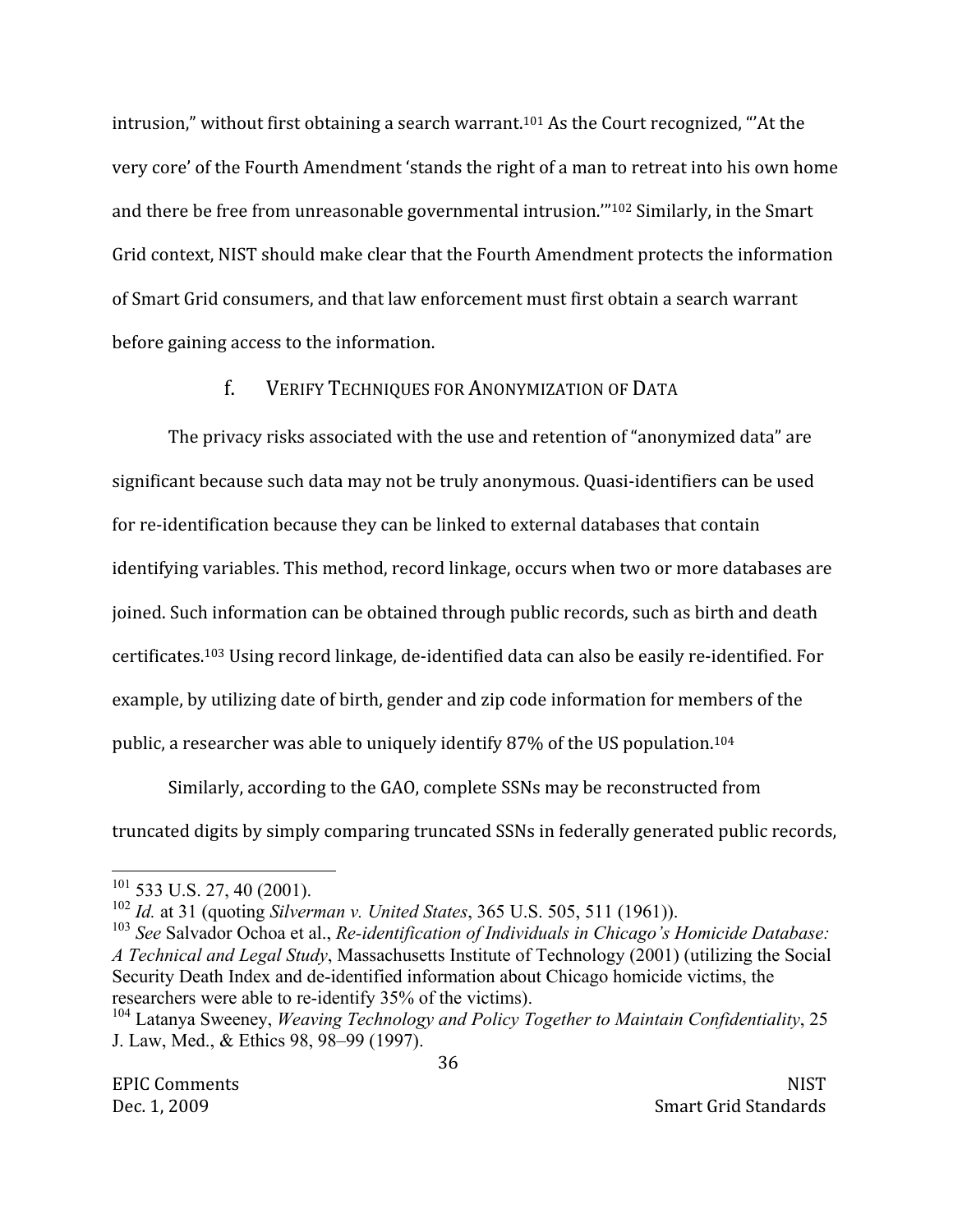which provide only the final four digits, to truncated SSNs provided by many information resellers, which provide only the first five digits.<sup>105</sup> Thus, by simply comparing the two records, a complete SSN can be reconstructed.<sup>106</sup>

Moreover, in a study published in July 2009, two researchers at Carnegie Mellon University found that an individual's entire SSN often could be predicted from publicly available birth information.<sup>107</sup> Moreover, the first five digits of an individual's SSN could be predicted with an even greater degree of accuracy. The accuracy of the researchers' predictions was even greater when predicting the numbers of individuals born in sparselypopulated states like Montana, and the researchers anticipate that their predictions will become increasingly accurate over time. This research demonstrates the ineffectiveness of attempting to protect privacy by "anonymyzing" or "de-identifying" data.

Techniques for anonymizing data should be pursued, but it is vitally important to ensure that such methods are robust, provable and transparent, Any technique proposed to anonymize data should be made public and available to researchers to examine and evaluate. Under no circumstance should a company be able to represent, without independent verification, that it had anonymized data. Until such techniques are established and safeguards are put in place, the primary objective should be to minimize the collection of PII in the first instance.

# ESTABLISH ROBUST CRYPTOGRAPHIC STANDARDS g.

<sup>&</sup>lt;sup>105</sup> U.S. Gen. Accounting Office, *Identity Fraud Survey Report: Consumer Version* 2-3 (2009).  $106$  *Id.* at 3.

<sup>&</sup>lt;sup>107</sup> See Alessandro Acquisiti & Ralph Gross, *Predicting Social Security Numbers from Public* Data, 106 Proceedings of the National Academy of Sciences 10975.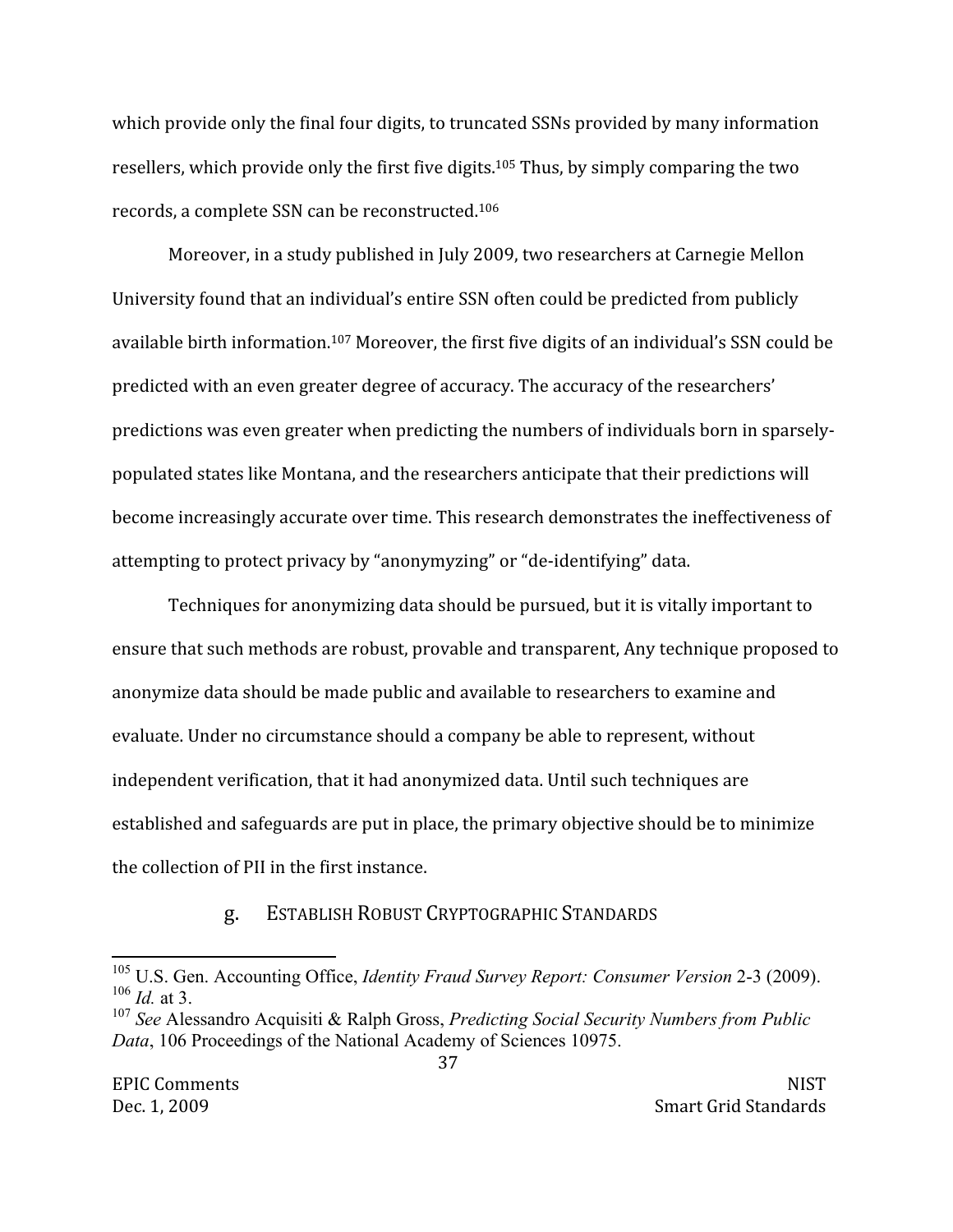Strong cryptography should be applied to secure all electronic communications from a Smart Grid application or device. Threats to address include injection of false information; deletion of information, denial of service attacks, billing identity theft, service identity theft, malicious software, cyber attacks, pranks and various types of surveillance.<sup>108</sup>

"The Billion-Dollar Bug Smart meters are extremely attractive targets for malicious hackers, largely because vulnerabilities can easily be monetized. Hackers who compromise a meter can immediately manipulate their energy costs or fabricate generated energy meter readings."

For this reason, there should be an open call for designs that seek to maximize both data security and privacy of the home as well as of enterprises. It is well known in the cryptographic community, for instance, that so-called "blind signatures" can allow ultrasecure reporting of energy usage statistics without revealing the precise appliance and timings involved.<sup>109</sup>

Sound cryptographic techniques do not rely upon hiding the cryptographic process, often referred to as an algorithm, from public review. Sound cryptographic processes are made so by the rigors imposed by public disclosure and testing of algorithms, and perhaps even more significantly, by the environment in which the cryptography is implemented.<sup>110</sup>

38

<sup>&</sup>lt;sup>108</sup> Patrick McDaniel & Stephen McLaughlin, Security and Privacy Challenges in the Smart Grid, IEEE Security and Privacy, May/June 2009, 75-77.

<sup>&</sup>lt;sup>109</sup> David Chaum, *Achieving Electronic Privacy*, Scientific America, Aug. 1992, at 96-101, *available at http://chaum.com/articles/Achieving Electronic Privacy.htm.* <sup>110</sup> Bruce Schneier, *Applied Cryptography* 21-46 (2d ed. 1996).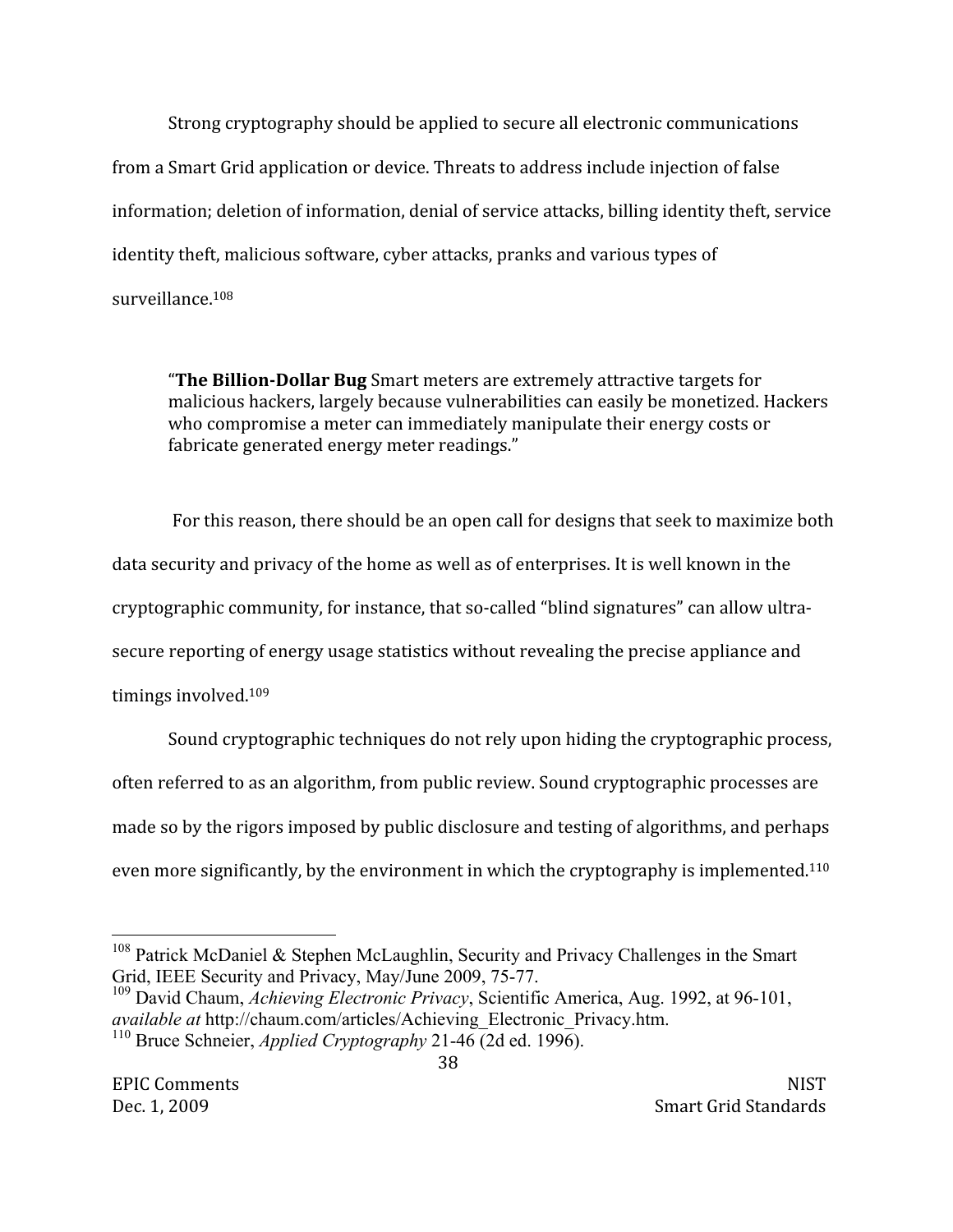Placing the strongest cryptography in an operating system or application that can easily be subverted by insiders, or compromised externally by penetration and malware can render the cryptography ineffective.<sup>111</sup> For this reason, it is imperative that all cryptographic algorithms used to secure Smart Grid technology and electronic technology used to facilitate Smart Grid optimization and operations be open for public inspection and testing and that the findings be made public, including the entire systems in which the cryptography is used. Further, encryption and decryption keys that are used to secure information stored or transmitted on the Smart Grid should be of sufficient complexity that they cannot be easily deduced or broken.

It is disconcerting that a document prepared by the National Institute of Standards and Technology on what will be the most significant leap forward in digital communication capability in thirty years had so little to say about cryptography. The document mentioned "cryptography" and "encryption" only twice, and both times were in a table on standards and applications.

### IV. **CONCLUSION**

Privacy protection is essential to the successful implementation of the Smart Grid, and failure to develop a robust policy framework to safeguard consumer privacy could have dire consequences. EPIC urges NIST to take these recommendations into consideration in deciding the structure and capabilities of the Smart Grid. EPIC is willing and able to contribute to the further development of Smart Grid policy that would help

39

<sup>&</sup>lt;sup>111</sup> Peter Neumann, *Computer Related Risks* 132-180 (1995).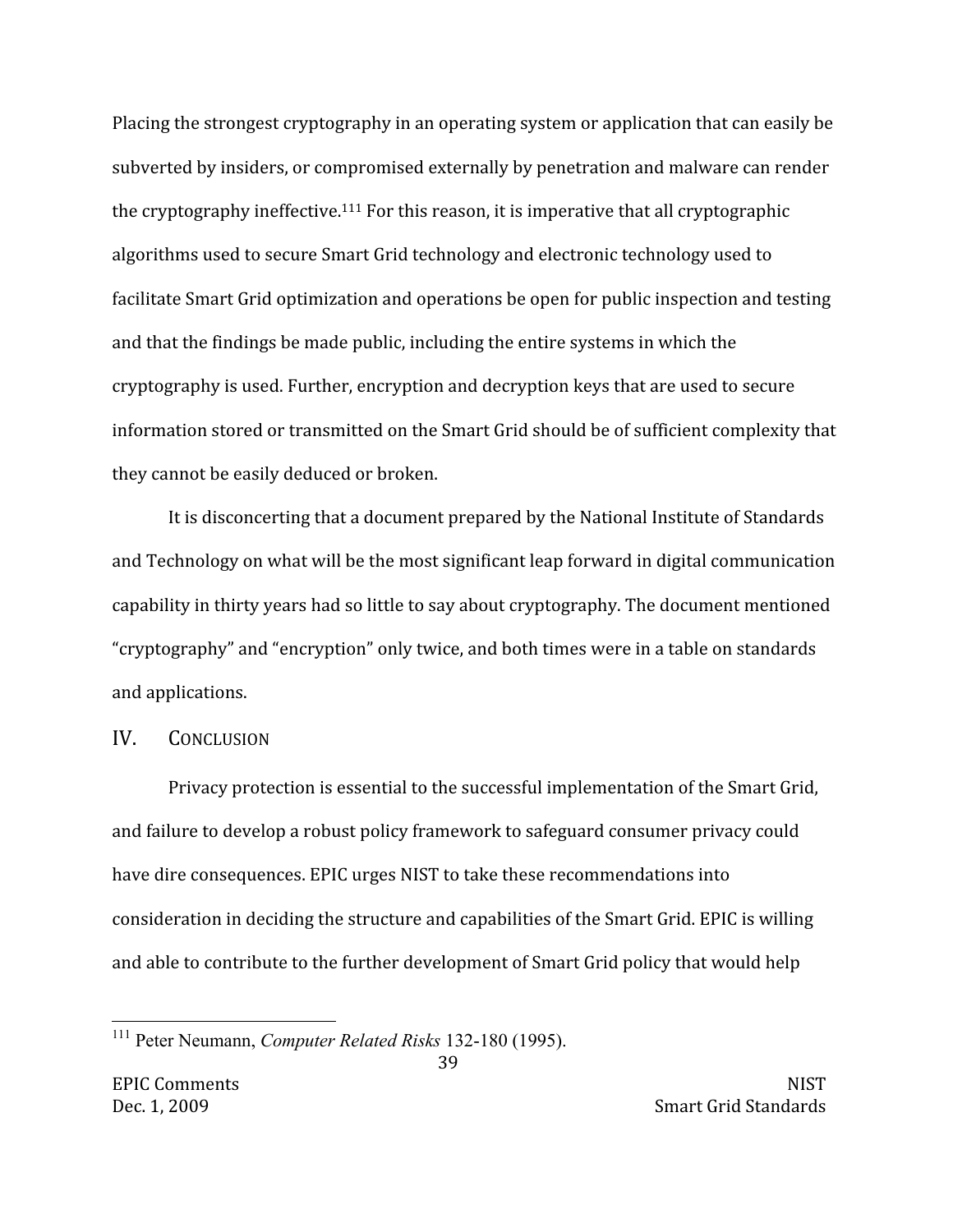encourage robust privacy protection while allowing the Smart Grid to accomplish

important policy objectives.

Respectfully submitted,

 $\sqrt{s}$ 

Marc Rotenberg **Executive Director** EPIC. 1718 Connecticut Avenue, NW Suite 200 Washington, DC 20009

Lillie Coney **Associate Director EPIC** 

**Matthew Phillips Appellate Privacy Fellow EPIC** 

Deborah Pierce **Executive Director** Privacyactivism

Beth Givens, Director Privacy Rights Clearinghouse

Michael Ostrolenk Liberty Coalition

Lee Tien **Electronic Frontier Foundation** 

Mark P. Cohen, Esq. **Executive Director Government Accountability Project** 

Dane vonBreichenruchardt, President

> **NIST Smart Grid Standards**

**EPIC Comments** Dec. 1, 2009